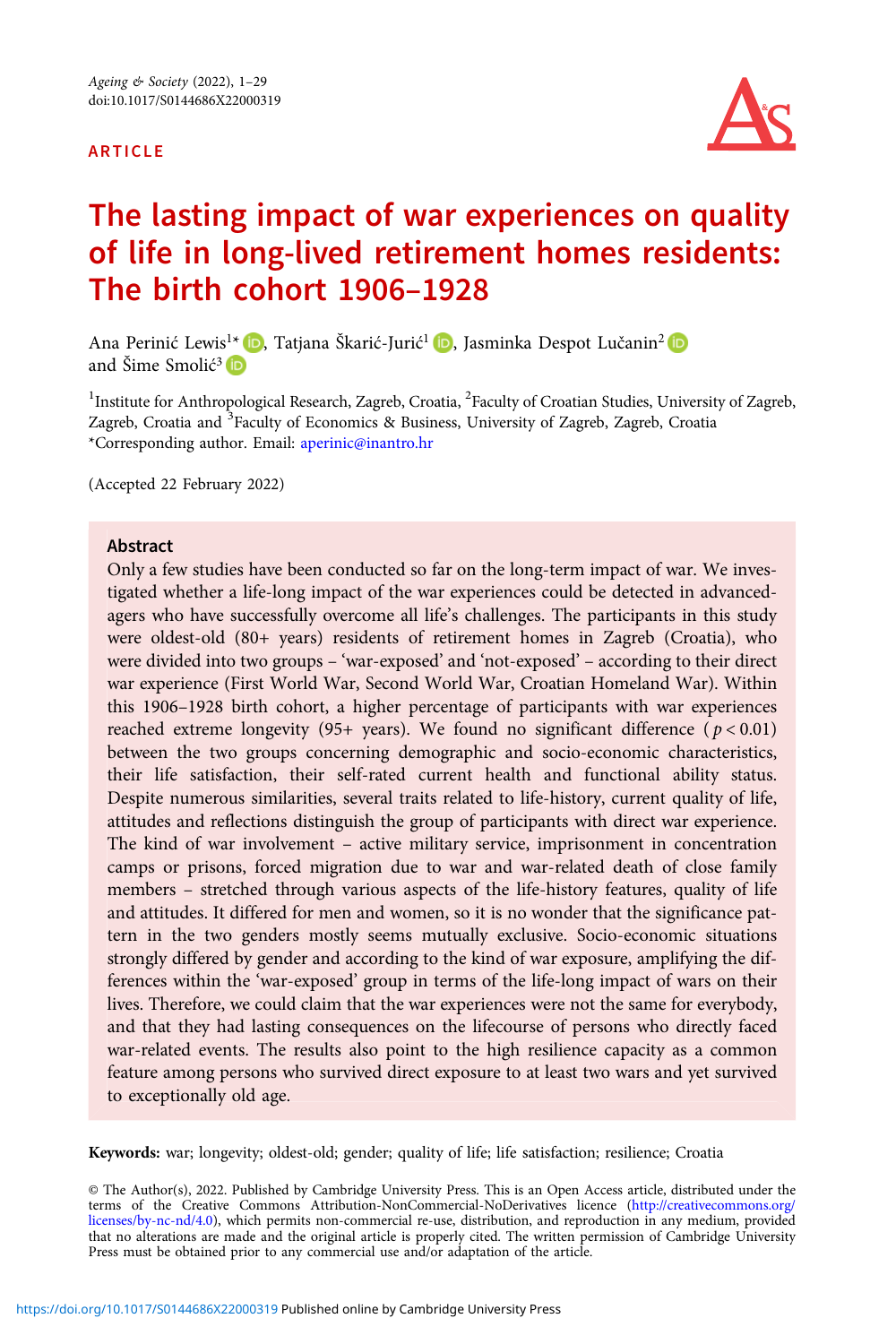#### Introduction

#### The oldest-old persons

The demographic and social structures of most industrialised and developing countries are changing rapidly as the lifespans of their population increase. The remarkable increase in average lifespan expectancy confirms the positive impact of a variety of factors that slow down biological ageing, including improved nutrition, medical treatment, sanitation and safety (Berk, [2004](#page-24-0)). In Croatia, between 1961 and 2011 the coefficient of ageing increased from 7.4 to 17.7 – that is, the share of older persons more than doubled (Peračković and Pokos, [2015](#page-26-0)).

The oldest-old persons, advanced-agers or 'centenarians' in the present study are defined as those aged 80 years and older (Smith and Ryan, [2016](#page-27-0): 304). This age group is usually characterised by more women than men, relatively high levels of comorbidity, dementia, higher dependency and institutionalisation, as well as reduced social interaction and increased consumption of medical services (Felten and Hall, [2001](#page-25-0); Smith and Ryan, [2016](#page-27-0)). This is also the most heterogeneous age group (Blood and Bamford, [2010](#page-24-0)) with the greatest variability in physical (Lowsky et al., [2013\)](#page-26-0) and mental health (Scheetz et al., [2012](#page-26-0); Wu et al., [2012\)](#page-28-0). The biography of older persons reflects the gains and losses experienced during their lifetime. The oldest-old persons have usually had diverse and multiple stressful experiences, such as the loss of a spouse and most of their contemporaries, sometimes even the death of children, loss of economic resources or moving to long-term care facilities. In contrast, these oldest-old adults can also look back at many event-related accomplishments and achievements: work success and starting a family, residential moves that brought them more comfort and historical changes (Martin et al., [2011](#page-26-0)). Advanced-agers have been exposed to more events and particular challenges in development, but have also had more time to develop effective coping methods (Hayman et al., [2017\)](#page-25-0).

#### Wartime experiences

Ageing is framed by historical time and shaped by unique social and cultural conditions (Settersten, [2006\)](#page-27-0). Historical time may result in either cohort or period effects. The effects of a cohort refer to the influence of historical time specific to a group of people born at a particular time. The effects of the period include variations in time periods that affect all populations in society regardless of age and cohort (war, famine, economic crisis) (Victor et al., [2007](#page-27-0)). Wartime experiences are 'hidden variables' underlying current scientific knowledge about ageing (Settersten, [2006](#page-27-0)). Older persons who grew up during the Second World War (WWII) underwent multiple traumatic experiences (Strauss et al., [2011](#page-27-0)). War experience, exposure to extreme stress and trauma can affect health and longevity in later life (Schnurr et al., [1998](#page-27-0); Korinek et al., [2019\)](#page-26-0). They can lead to a reduction in the quality of life (QoL) (Matanov et al., [2013\)](#page-26-0), and the effects of war-related events can last for many years (Freitag et al., [2013](#page-25-0)). Krause ([2004](#page-26-0)) has provided evidence that greater lifelong trauma is associated with lower levels of life satisfaction (LS). Many studies have shown the negative effects of violence on the lives and health of survivors of 20th-century wars. Only a smaller number of these studies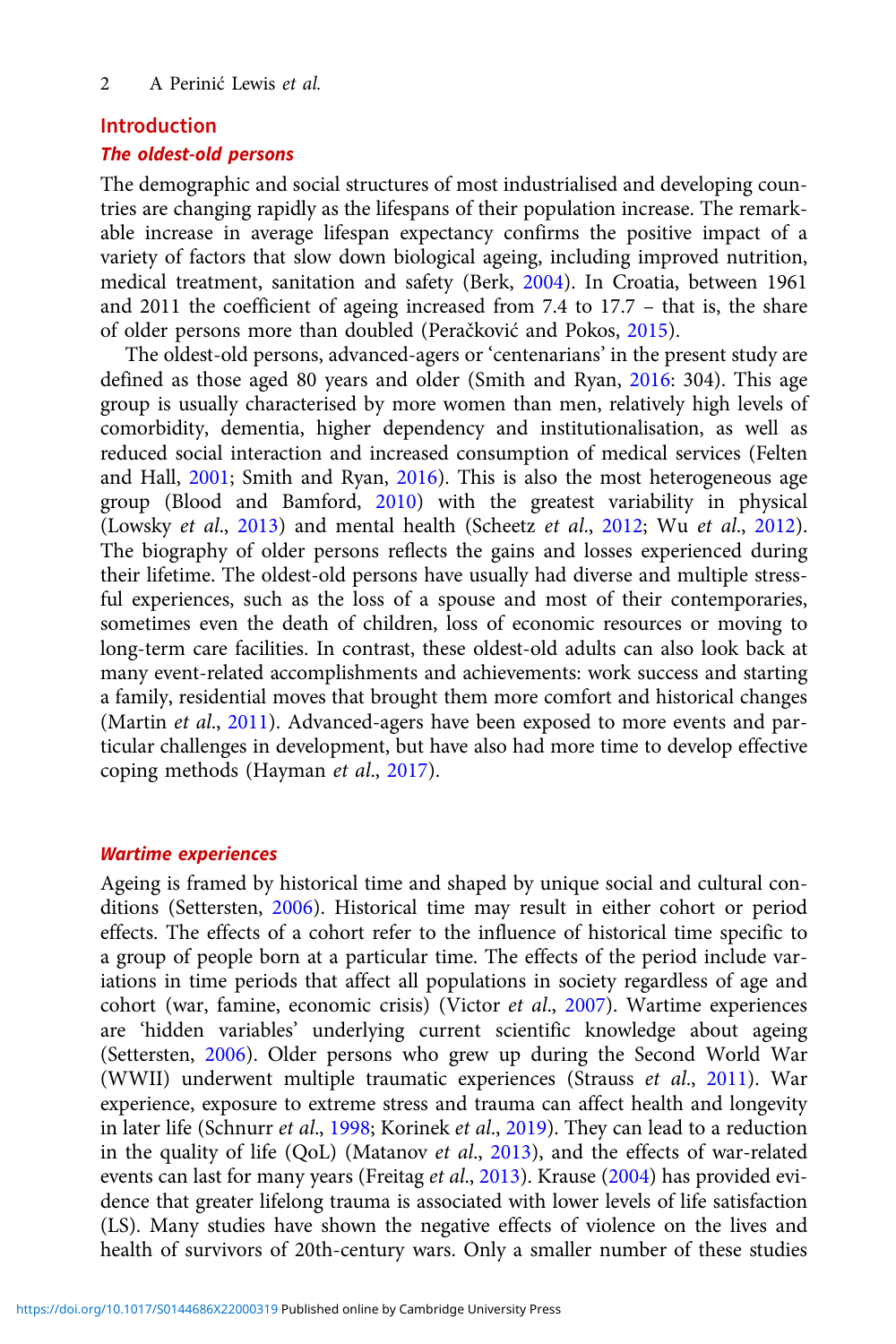focused on the health and ageing of individuals with wartime experiences (Korinek et al., [2019\)](#page-26-0). Most research has been based on cohorts of individuals whose lives were marked by WWII, the Vietnam War, the Korean War or, for the earliest studies, the First World War (WWI) (Settersten, [2006\)](#page-27-0). The war survivors are usually grouped into three larger categories: (a) military veterans, (b) concentration camp survivors and prisoners of war, and (c) civilians. Military service affects the ageing process and provides a context for studying optimal versus impaired ageing. It is associated with physical, psychological and social functioning in late life (Settersten, [2006](#page-27-0); Spiro et al., [1997](#page-27-0), [2016\)](#page-27-0).

Holocaust victims in general, and those who survived concentration camps in particular, were the subject of numerous and prolonged stressogenic events. Holocaust survivors represent an exceptional group of people, having been able to counteract enormous physical and psychological hardship and cope with the complicated situation following the war when they suffered grief for family members, but often living to a relatively old age (Konečná et al., [2019\)](#page-25-0). Old and old-old Holocaust survivors are a select group with a unique biopsychosocial constitution (Shanan, [1989](#page-27-0)) and provide a paradigm for the special challenges of the long-term effects of extreme trauma (Shmotkin et al., [2011\)](#page-27-0). There are various mechanisms by which old-old Holocaust survivors remain resilient or even show better functioning than their peers (Shmotkin, [2003\)](#page-27-0).

Only a few studies have been conducted so far on the long-term impact of war on civilians (Bramsen and van der Ploeg, 1999; Waugh et al., [2007\)](#page-27-0). Some of the most common war experiences are migration and forced displacement of civilians caused by armed conflicts. Forced displacement in WWII significantly predicts current LS, anxiety symptoms, resilience and protective coping strategies (Steel et al., [2002](#page-27-0); Kuwert et al., [2007,](#page-26-0) 2009; Freitag et al., [2013\)](#page-25-0).

### Quality of life and life satisfaction in older persons

QoL is 'the individual's perception of his/her position in life within his/her cultural context and value systems, related to his or her objectives, expectations, standards and social relationships' (World Health Organization, [1998:](#page-27-0) 551–558). It is a multidimensional concept used to capture the quality of the emotional, physical, material and social wellbeing of an individual and a society (Carr and Moorman, [2011](#page-24-0)). QoL is both objective and subjective, each axis being the aggregate of seven domains: material wellbeing, health, productivity, intimacy, safety, community and emotional wellbeing. Objective domains comprise culturally relevant measures of objective wellbeing. Subjective domains include domain satisfaction weighted by the importance to the individual (Cummins, [1997\)](#page-24-0).

LS is a subjective evaluation of QoL in general (Fagerström et al., [2007](#page-25-0)). It refers to life as a whole and reflects a retrospective view of life (Mannel and Dupuis, [1996](#page-26-0); Bowling, [1997](#page-24-0)). It is therefore an important concept in research on older persons, because it gives a complete overview of the adjustment and adaptive coping ability of the individual (Hamarat et al., [2002\)](#page-25-0). In gerontology, LS is a concept often used to assess subjective wellbeing (Pinquart and Sörensen, [2000](#page-26-0); Silverman et al., [2008\)](#page-27-0), and it is an important factor in successful ageing (Tate et al., [2003](#page-27-0); Daatland, [2005](#page-24-0); Berg et al., [2006\)](#page-24-0). LS is used worldwide in research including older adults (Hillerås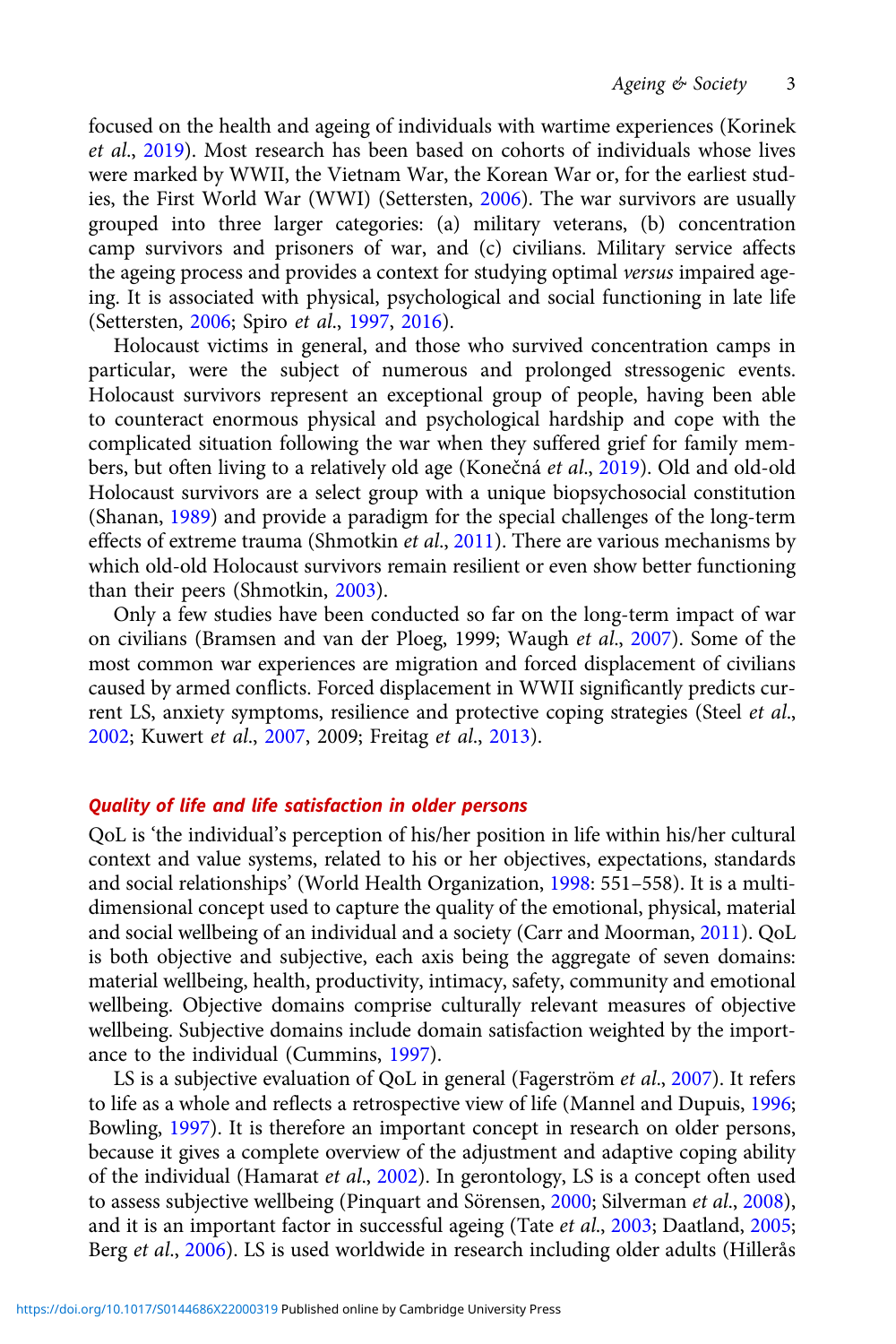et al., [2001;](#page-25-0) Borg et al., [2006,](#page-24-0) Enkvist et al., [2012;](#page-25-0) Cho et al., [2015](#page-24-0)). Among the variables related to LS in the oldest-old persons, health perception (Borg et al., [2006](#page-24-0); Inal et al., [2007;](#page-25-0) Chen and Short, [2008](#page-24-0); Tigani et al., [2012\)](#page-27-0), social support (Tsuji and Khan, [2016](#page-27-0); Chen et al., [2019](#page-24-0)), perceived control (Berg et al., [2006;](#page-24-0) Andrew and Meeks, [2016\)](#page-24-0) and functional ability (Inal et al., [2007;](#page-25-0) Enkvist et al., [2012\)](#page-25-0) emerged as important aspects of wellbeing. The results of the studies conducted to determine LS among the oldest-old persons suggest an ambiguous picture (Berg, [2008\)](#page-24-0). Some studies indicate stability (Diener et al., [1999\)](#page-25-0) or even an increase in satisfaction (Mercier et al., [1998](#page-26-0); Gana et al., [2013\)](#page-25-0), whereas other studies suggest a decrease in satisfaction (Mroczek and Spiro, [2005;](#page-26-0) Enkvist et al., [2012\)](#page-25-0). Inconsistent research findings therefore prevent firm conclusions about LS in the oldest-old age segment.

Concerning gender, some researchers have argued that wellbeing models do not apply to older men and women in the same way (Pinquart and Sörensen, [2000](#page-26-0); Stevens and Westerhof, [2006](#page-27-0); Gaymu and Springer, [2010](#page-25-0); Horstmann et al., [2012](#page-25-0); Oshio, [2012](#page-26-0); Meggiolaro and Ongaro, [2015\)](#page-26-0), because differences in socialisation may lead to gender differences in goals and values and, thus, in sources of LS. Some studies found no differences in LS between older women and men (Bourque et al., [2005](#page-24-0); Tomás et al., [2014](#page-27-0)), while other studies have found differences, especially in selfperceived health (Murtagh and Hubert, [2004;](#page-26-0) Berg et al., [2006;](#page-24-0) Škarić-Jurić et al., [2020\)](#page-27-0).

## Aim

In this paper, we investigated whether a life-long impact of the war experiences of the 345 oldest-old institutionalised persons (born in the period 1906–1928) could be detected. Participants in the study experienced war during their lives, some of them even several war events: WWI (1914–1918), WWII (1941–1945) and the Croatian Homeland War (1991–1995). The study participants who reported one or more wars were treated as those exposed to war ('war-exposed' group) in the analysis, while those who did not have a direct war experience were treated as nonexposed to war ('not-exposed' group).

This paper sought to explore the differences between persons with and without war experiences in their life-history, current QoL and attitudes, as well as in their sociodemographic characteristics. Additionally, the differences among different kinds of war experience were evaluated along with gender-related peculiarities. We expected to find some differences between the 'war-exposed' and 'not-exposed' groups in terms of their life-history as well as in their socio-demographic characteristics. However, we did not expect to find any differences in their current QoL and attitudes, because the members of both groups are all retirement home residents and are all advanced-agers – that is, those who have successfully overcome all life's challenges.

# Participants and methods

### Study and participants

The performed analyses are part of the interdisciplinary project 'HEalth, CUltural, and Biological determinants of longevity: Anthropological perspective on survival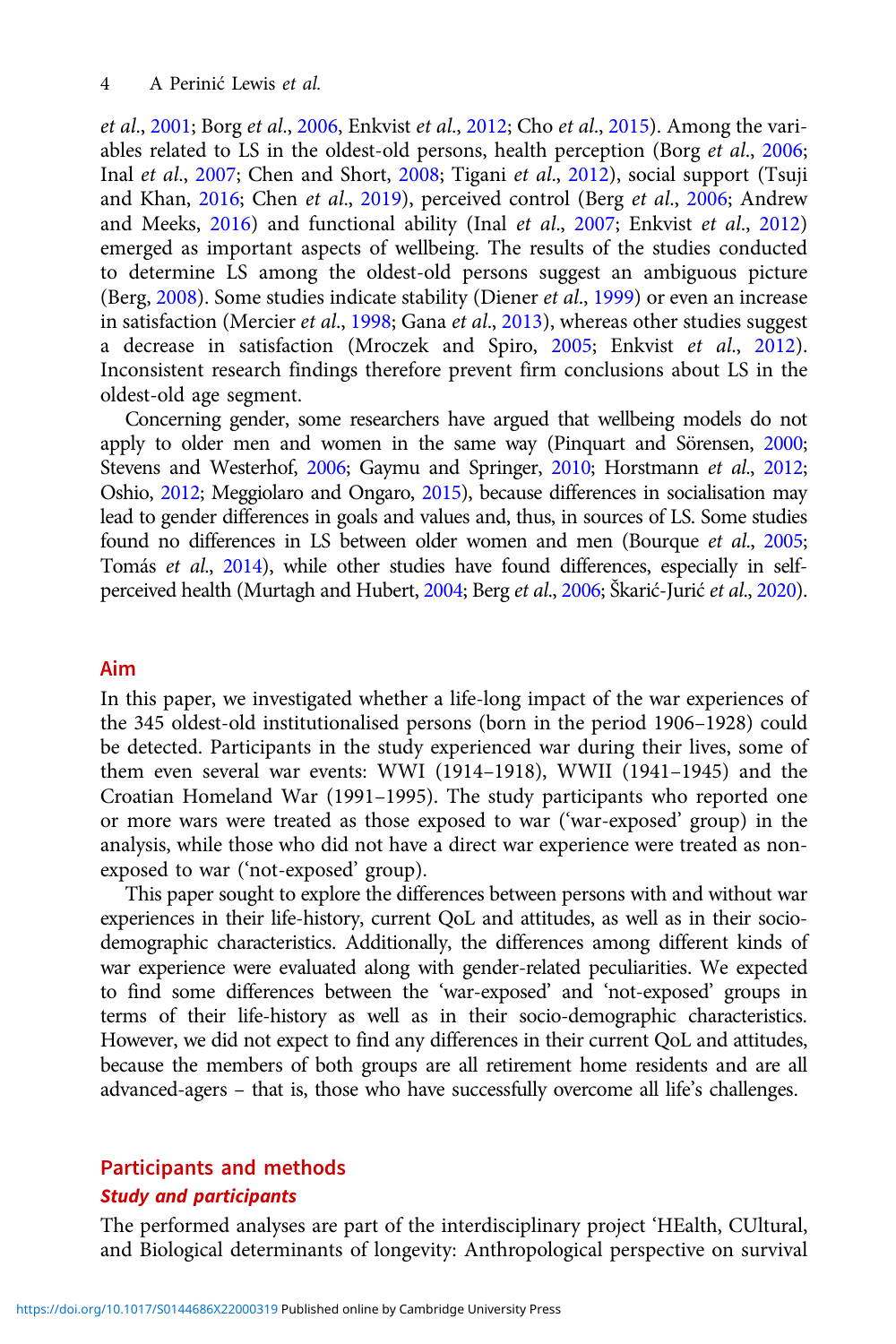in very old age – HECUBA'. This project aims to investigate comprehensively the impact of numerous biological and health-related features – as well as different socio-economic and psychological traits, life-history and cultural factors (attitudes, behaviour, habits) – on long-lived individuals.

The data were collected within the course of the previous project 'Complex traits variation and health in children, adults and centenarians'. A field study was carried out from 2007 to 2009, and the participants were recruited from 13 retirement homes in Zagreb (all 11 retirement homes in the City of Zagreb, and two private homes located in Zagreb County). Residents 85 years old and older were provided with information on the research procedure and were invited to participate voluntarily. All participants signed informed consent. Fifteen retirement home residents who were under the age of 85 applied to participate in the study. Altogether, 345 very old persons participated in this study, 258 women (74.8%) and 87 men  $(25.2%)$  (age range = 79–101 years, mean age = 88.33 (standard deviation = 3.52) years). The gender asymmetry of the sample appropriately represents the population structure for this age group. There were two-thirds more women than men who participated in the research, which is in accordance with census data for Zagreb City, where the proportion of women is 71 per cent in the population group aged 80+ years (Croatian Bureau of Statistics, [2001](#page-24-0)).

In the framework of this field research, extensive face-to-face interviews performed by trained interviewers, as well as various biometrical measurements, were carried out, while blood samples were taken for haematological, biochemical and genetic analyses. The study protocol was approved by the Ethics Committee of the Institute for Anthropological Research in Zagreb, Croatia.

## Definition of war exposure and the structure of the 'war-exposed' group

The HECUBA study participants are 345 persons aged 80+ born in the period from 1906 to 1928. The principal target variable of the present study is the direct exposure to war events (mostly to WWII), so the two resulting and contrasted subsamples are: the 'war-exposed' and the 'not-exposed'. The 'war-exposed' group has been selected by their life-history responses, which include: (a) 'Military' – active military service (soldiers) or the wounded in the war (soldiers and civilians); (b) 'Detention' – imprisonment in concentration camps or prisons; (c) 'Migration' – (forced) migration due to the war; and (d) 'Death in the family' – war-related death of close family members (parent, sibling, spouse or child).

The structure of the war exposure categories in the 'war-exposed' group (112 persons, 139 war exposure events) is presented in [Table 1](#page-5-0) and [Figure 1](#page-5-0). One-third of the participants (112, 32.5%) met the described war exposure criteria, 28.6 per cent of all men and 31.0 per cent of all women. The targeted group of participants had one or more war experiences: 14 participants (10.1%) were soldiers or were wounded in war (11 men and three women); 14 participants (10.1%) were in concentration camps or prisons, including those who were imprisoned after WWII for political reasons (six men and eight women); 54 participants (38.8%) migrated or were forcibly displaced at some point in their lives due to the war (21 men and 33 women); and most participants (57, 41.0%; seven men and 50 women) experienced the death of one or more close family members. Out of these, the largest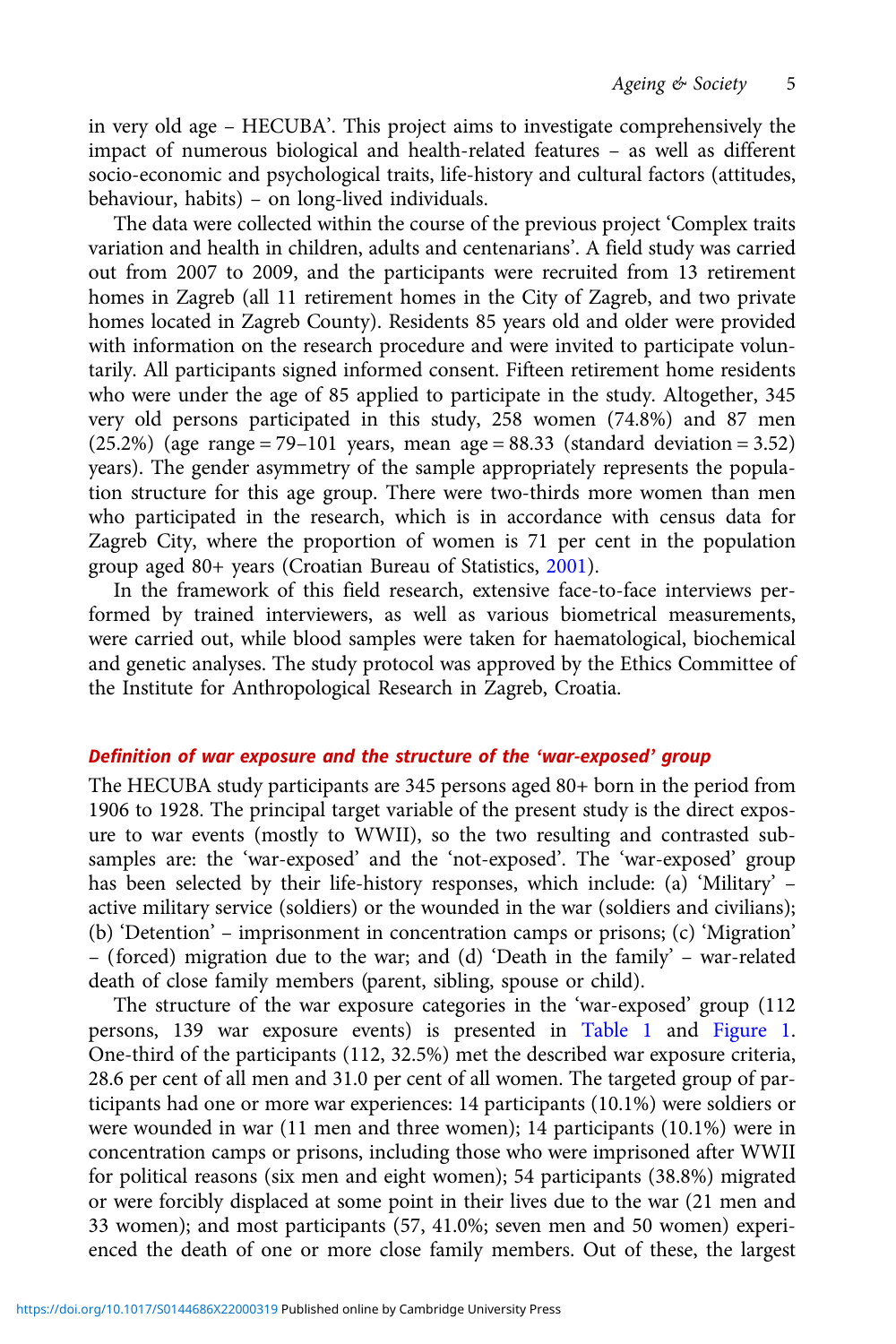<span id="page-5-0"></span>Table 1. The structure of the 'war-exposed' group (112 individuals, 139 war exposure events) of the sample of very old persons

| War<br>exposure<br>category | Description of the<br>category                              | Total<br>$(N = 139)$ | Men<br>$(N = 45)$         | Women<br>$(N = 94)$ |  |
|-----------------------------|-------------------------------------------------------------|----------------------|---------------------------|---------------------|--|
|                             |                                                             |                      | Frequencies (percentages) |                     |  |
| Military                    | Was engaged in military<br>actions or was wounded<br>in war | 14(10.1)             | 11(24.4)                  | 3(3.2)              |  |
| Detention                   | Was in detention camp                                       | 14(10.1)             | 6(13.3)                   | 8(8.5)              |  |
| Migration                   | Changed the place of<br>residence due to war                | 54 (38.8)            | 21(46.7)                  | 33(35.1)            |  |
| Death in<br>family          | Lost close family<br>member during the war                  | 57 (41.0)            | 7(15.6)                   | 50(53.2)            |  |

Notes: The difference between men and women in the structure of war exposure events is tested by a  $\chi^2$ -test. Twenty-seven participants experienced two or more war-related events: four individuals who were engaged in military activities or wounded also migrated due to war; two participants who were involved in military actions or wounded have also been in a detention camp; two participants who were in detention camps or prisons also migrated due to war. Nineteen individuals with a death in the family during the war also experienced other war-related events: 14 migrated and one was involved in military activities or wounded. Four participants experienced as many as three war-related events: out of four individuals engaged in military actions and experienced death in the family during the war, two were also in detention camps and two had to migrate due to war.



Men Women

Figure 1. The structure of the war exposure events by gender in the sample of oldest old persons. Note: Error bars represent 95 per cent confidence intervals.

number lost a brother or sister in the wars (38 participants), followed by parents (18 participants) and eight participants lost a spouse in the war. Only one participant had a child killed in the war. Within this group, nine participants experienced two deaths in the family, while one participant lost three close family members in the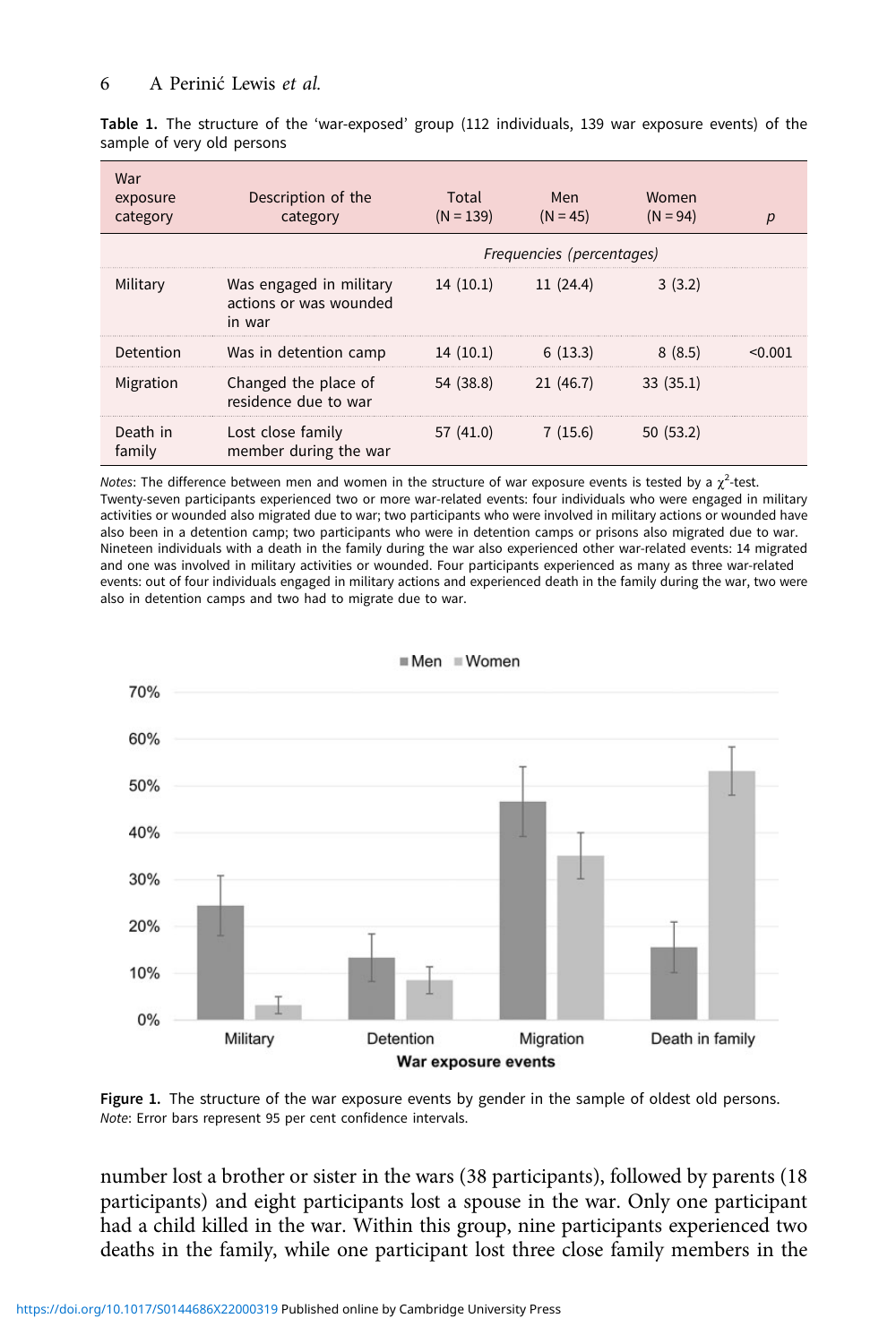wars. For some participants, multiple war trauma spans over two wars. Here we present one painful testimony:

My three brothers were killed in 1945, and one sister was killed in 1991 in Vukovar … During the war, in 1945, they made me dig my own grave, and in 1991, I was a refugee from Vukovar in Zagreb. Most of my family moved out to Australia in 1991, during the war, so I don't see them very often. (H39, female, 87)

A  $\chi^2$ -test showed a significant difference between men and women in the structure of war exposure events ( $p < 0.001$ ). More men than women were actively involved in war events (fought or were wounded in action as soldiers, were captured and detained in a camp, and/or migrated due to war) and were politically active in the pre-war and post-war periods (political prisoners). Women were more likely to report 'more passive' forms of war-related experience, such as death within the family and migration.

## **Ouestionnaire**

The Questionnaire for the Oldest-Old Persons used in the survey was adjusted to the specific population of oldest-old persons and adapted to the needs of this research. This questionnaire consists of six semi-structured sections. The section on sociodemographic characteristics consisted of general questions, multiple choice and open-ended questions on the participant's age, gender, marital status, education, migration history, employment history, income, and number of children, grandchildren and great-grandchildren. The section on functional ability was used for measuring activities of daily living (personal care, walking, basic domestic chores); it included a set of scales for assessing psychosocial and functional capacity: activities of daily living and the standardised Mini-Mental State Examination test, which evaluates general cognitive functioning and measures eventual cognitive impairment. The health questions addressed medical history, health status and health-related behaviour; it included the Mini-Nutritional Assessment and self-rated health scales.

The section on QoL and LS included questions assessing the quality of past and current life, LS and related aspects. The first set of questions concerned satisfaction with the quality of respondents' past life (six-point scale from 1 = extremely dissatisfied to  $6 =$  extremely satisfied) and satisfaction with the job (responses included a three-step assessment: satisfied, mostly satisfied and dissatisfied). Also included in this set was a question about the best role in their life (parent, spouse, employee, friend, grandfather/grandmother, other roles). In the question 'What was your favourite role in life?', participants could choose between one or more options, and choose whether it was being a parent, spouse, worker, friend, grandparent or, in an open-ended question, add a role that was not offered in closed questions. The last question in this set was: 'When were you most satisfied in your life?' Respondents could respond by selecting between five offered life periods: childhood, 20–40 years, 40–65 years, 65–85 years and 85+ years. They were asked to explain their choice in an open-ended question.

The next set of questions was about QoL after retirement from work. Participants were asked to rate their satisfaction regarding life in retirement: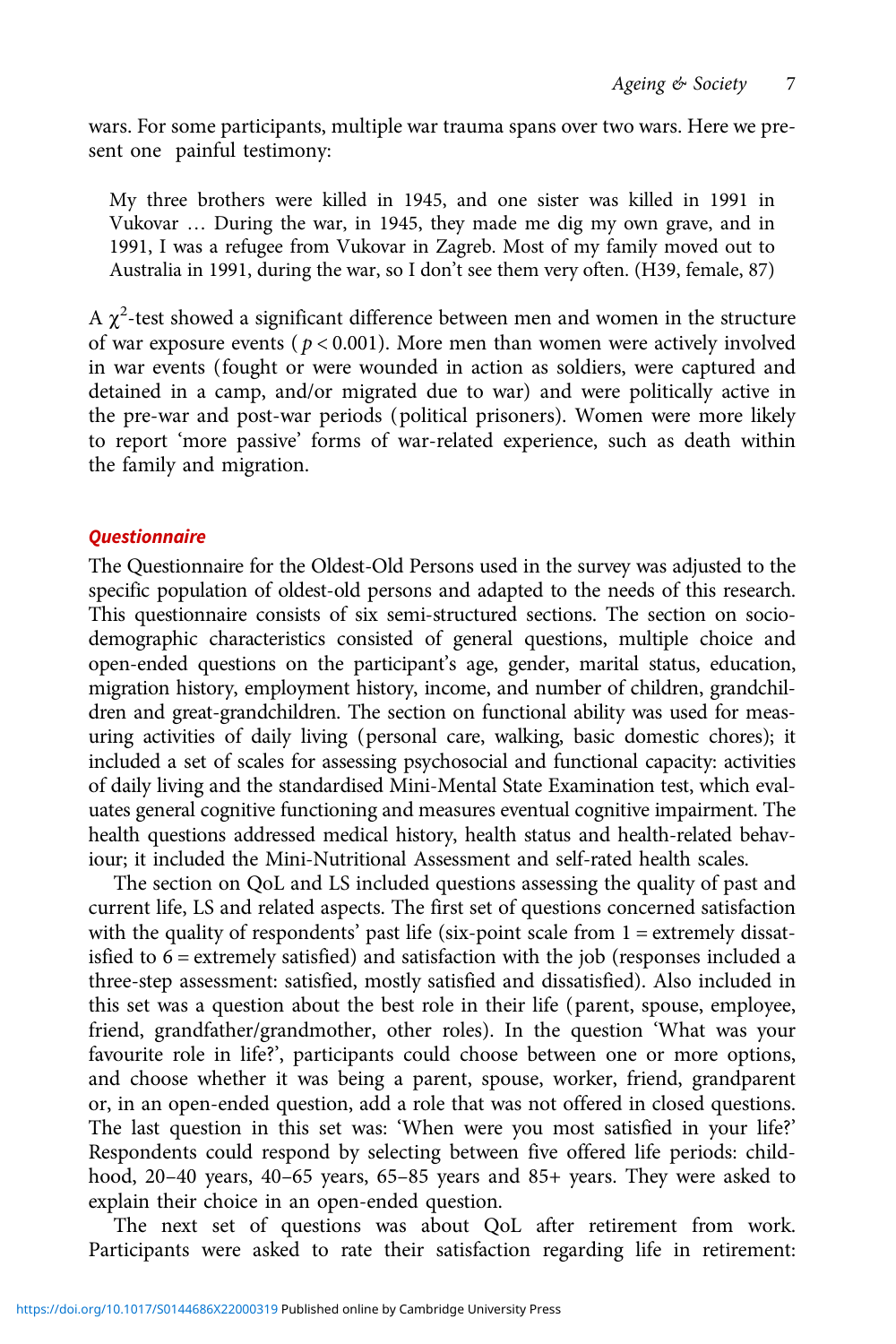'Overall, how would you say the quality of retired life compares with life when you were working?' Possible responses were: better, about the same and worse. They were also asked about working after retirement and about new activities they started after retirement. Participants were asked about their physical activity after retirement. Responses included: less physically active, same level of activity or more physically active.

Two sets of questions assessed financial independence. In the first question, participants were asked to identify and describe in what period of their life they had the largest level of financial independence: 20–40 years, 40–65 years, 65–85 years and 85+ years. The second question was about the period of life when they lived in a poor economic/financial situation; participants could choose between the following offered periods and were asked to explain their choice: in childhood, during schooling, when starting a family and looking for a job, after the war (WWI, WWII, the Homeland War). In the end, in an open-ended question, they could add a period that was not offered in the closed questions. The last set about their past life included questions about stressful life events (death of a close family member, divorce, stress at work, retirement, WWI, WWII, the Homeland War, departure of loved ones from home, loss of a pet).

Participants were asked to rate their present LS on a six-point scale (from  $1 =$ dissatisfied,  $2 =$  somewhat satisfied,  $3 =$  moderately satisfied,  $4 =$  mostly satisfied,  $5 =$  satisfied to  $6 =$  completely satisfied) with regard to the question: 'How satisfied are you with the quality of your present life?' They were also asked: 'What do you consider to be your current most significant problem?' Responses included: poor health, loneliness, financial state, or feeling of uselessness. Two questions on meaning in life and life change were asked in the following order: 'Would you say that the meaning of your life is/was: family, work, leisure-time activities, or other?' The open question was: 'If you had the chance, what would you change in your life?' The last two questions in the QoL questionnaire were about longevity. They first had to choose the reason for their longevity from the offered answers and then explain their choice. The second question was: 'What psychological characteristic would you list as the primary driver of your longevity?'

Self-rated health was measured by two linearly added items. Participants rated their general health on a five-point response scale (from  $1 = poor$  to  $5 = excellent$ ) and compared their subjective health to that of their age peers on a four-point response scale (from  $1 =$  worse to  $4 =$  better). Participants also self-rated their mobility and independence on a five-point response scale (from 1 = poor to 5 = excellent). The question on social support evaluated relationship satisfaction with family, children, grandchildren and friends on a two-point scale (1 = bad relation or no contacts, 2 = good relation). Social participation evaluated the participation in different social (social, cultural, religious) and leisure activities and hobbies (mental, social, physical).

# Statistical analysis

Group differences were tested using Fisher's exact test and Pearson's  $\chi^2$ -test for qualitative variables and by Student's t-test for the quantitative ones, with statistical significance set at  $p < 0.05$  in all cases. Statistical analyses were performed using the SPSS software package 17.0.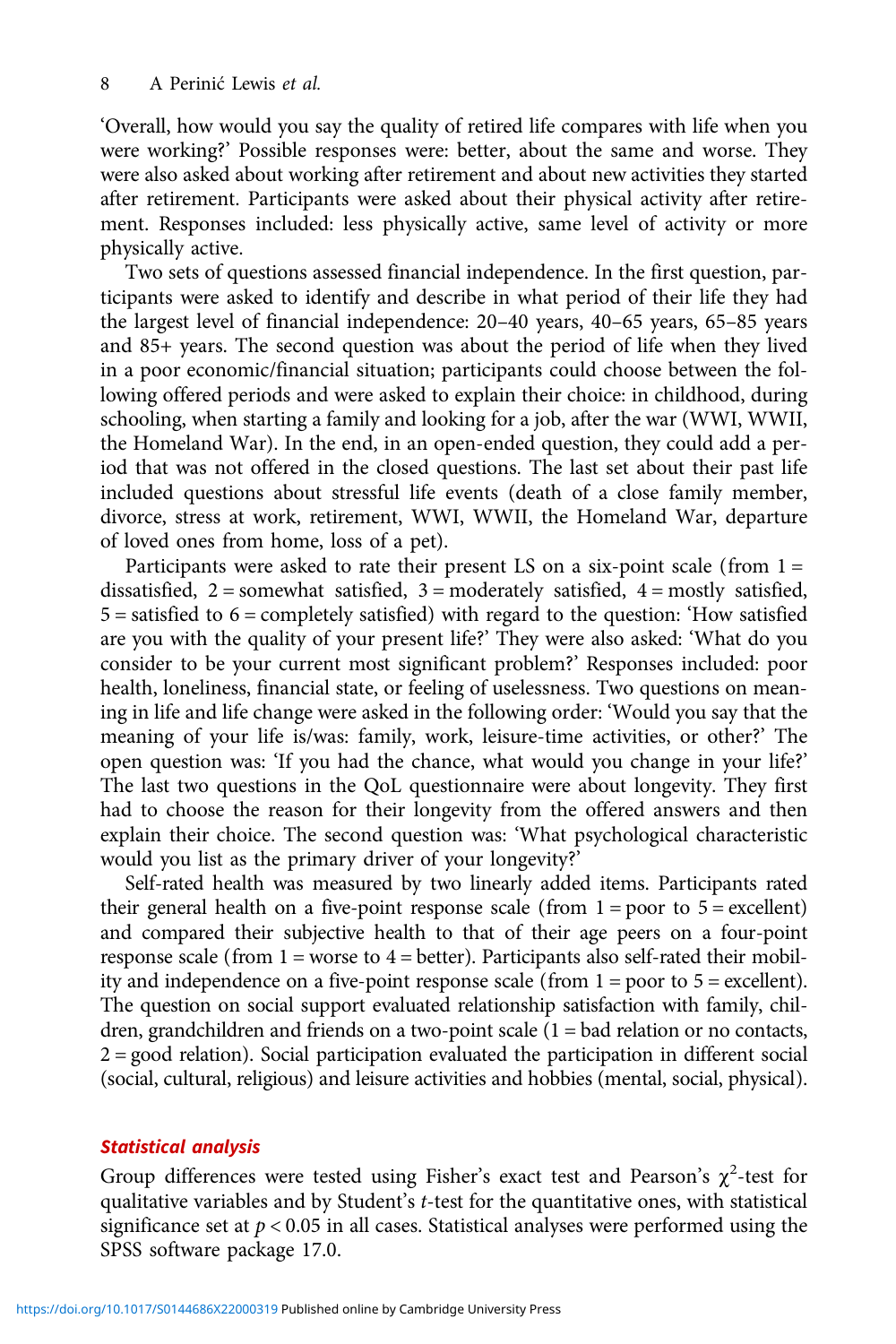#### Results

# Demographic and socio-economic characteristics

Demographic and socio-economic characteristics in the total sample and the 'war-exposed' group are presented in [Table 2](#page-9-0) for quantitative and in [Table 3](#page-10-0) for qualitative variables. The following features were considered: age cohort (year of birth, age at the time of WWI and WWII, age at interview); longevity (age at death); region of birth; current living situation (duration of stay in the retirement home); family data (current marital status, age at first marriage, number of children, grandchildren and great-grandchildren); education (duration of elementary and secondary school, as well as the total years of both, graduated from college or university); employment and retirement history (age of first employment, age at retirement, number of employment years, duration of separate life from family because of job); wealth/monthly income (pension category); current health and functional ability status (self-rated health, mobility and independence); and LS ( job satisfaction, satisfaction with overall life and with present life).

The eldest person was born in 1906 and the youngest in 1928. The mean age at interview was 88.3 years. The mean age at death was 92.6 years. At the follow-up (30 June 2018), 311 (90%) participants were deceased, and the oldest person died at 106.7 years of age. Most participants in the study (53.7%) were born in the city of Zagreb and nearby regions (north-west and central Croatia), while some were born in Adriatic Croatia (21.5%) and East Croatia (9%). Fifty-three participants (15.8%) were born abroad, most coming from other former Yugoslav states (46, 13.7%). As many as 268 (77.7%) respondents had already been born when WWI began, 40 participants (11.6%) were born during that war, while 37 participants (10.7%) were born after WWI. At the beginning of WWII, 64 participants (18.6%) were minors, while 281 (81.4%) were 18+ years old. The third war that took place in Croatia was the Croatian Homeland War (1991– 1995), and 197 participants (57.1%) were in advanced old age (70 years) at that time. Within our sample, 308 participants (89.3%) had survived all three wars.

According to the Student's  $t$ -test ([Table 2\)](#page-9-0), the differences between the two groups were significant for three variables: the 'war-exposed' persons had a larger number of grandchildren and great-grandchildren (2.4 versus 2.0 and 1.5 versus 1.1, respectively). On the other hand, the 'not-exposed' group had a higher number of elementary school years (4.4 versus 4.2).

A  $\chi^2$ -test showed significant differences in four qualitative socio-demographic characteristics ([Table 3\)](#page-10-0). Within this 1906–1928 birth cohort, a bigger percentage of 'war-exposed' persons survived until their 95th birthday compared to the 'not-exposed' group. The two groups also differed in region of birth, where the 'war-exposed' group in higher percentages consisted of persons born in coastal (Adriatic) parts compared to other regions of Croatia. The remaining two differences appeared in terms of the number of offspring: the 'war-exposed' group more frequently had three or more grandchildren and great-grandchildren.

## The impact of war exposure on life-history, quality of life and current attitudes

The significant differences in life-history, quality of current life and attitude characteristics of the 'war-exposed' group in comparison to the rest of the sample of the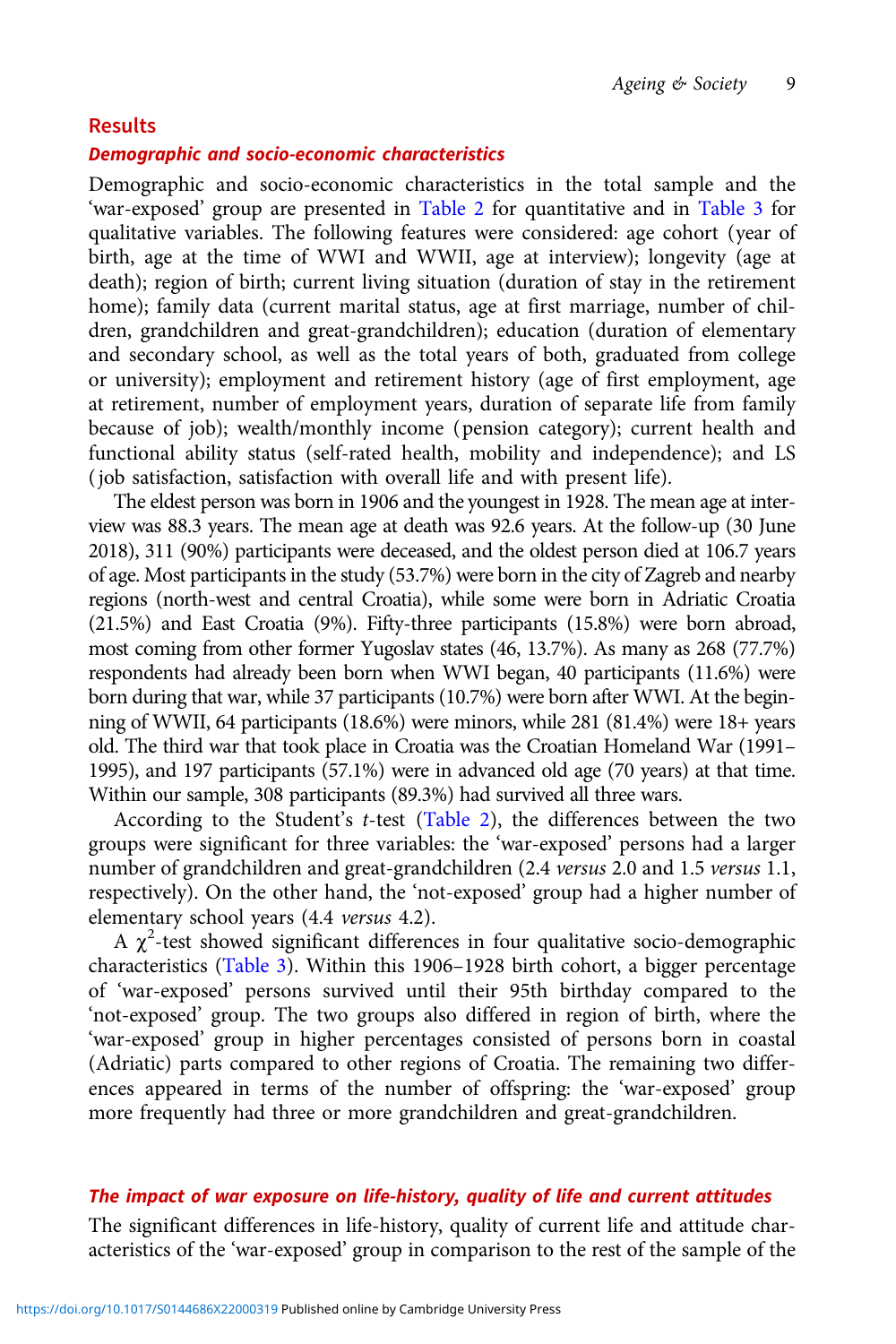<span id="page-9-0"></span>

| Table 2. Demographic and socio-economic quantitative characteristics in the total sample ( $N = 345$ ) and |  |  |  |  |
|------------------------------------------------------------------------------------------------------------|--|--|--|--|
| in the 'war-exposed' group $(N = 112; 32.5%)$                                                              |  |  |  |  |

| Variable                                                                      | Total sample                 | 'War-exposed' group                        | $\boldsymbol{D}$ |
|-------------------------------------------------------------------------------|------------------------------|--------------------------------------------|------------------|
|                                                                               |                              | Mean values ± standard deviations (ranges) |                  |
| Year of birth                                                                 | $1919.7 \pm 3.7$ (1906-1928) | $1919.4 \pm 4.0$ (1907-1926)               | 0.292            |
| Age at interview                                                              | $88.3 \pm 3.5$ (79.2-100.9)  | $88.7 \pm 3.9$ (81.0-100.4)                | 0.222            |
| Age at death                                                                  | $92.6 \pm 4.3$ (84.8-106.7)  | $93.0 \pm 4.8$ (84.8-106.7)                | 0.346            |
| Duration of stay in the<br>retirement home (years)                            | $6.3 \pm 5.9$ (1-33)         | $6.5 \pm 6.6$ (1-33)                       | 0.623            |
| Number of children                                                            | $1.5 \pm 1.3$ (0-12)         | $1.7 \pm 1.6$ (0-12)                       | 0.071            |
| Number of grandchildren                                                       | $2.0 \pm 2.1$ (0-21)         | $2.4 \pm 2.7$ (0-21)                       | $0.032*$         |
| Number of<br>great-grandchildren                                              | $1.1 \pm 2.0$ (0-17)         | $1.5 \pm 2.6$ (0-17)                       | $0.020*$         |
| Age at first marriage                                                         | $24.3 \pm 5.2$ (15-48)       | $24.0 \pm 5.7$ (16-48)                     | 0.570            |
| Years of elementary school                                                    | $4.4 \pm 1.3$ (0-8)          | $4.2 \pm 1.1$ (0-8)                        | $0.022*$         |
| Years of secondary school                                                     | $3.4 \pm 2.8$ (0-8)          | $3.6 \pm 2.8$ (0-8)                        | 0.416            |
| Years of elementary and<br>secondary school                                   | $7.5 \pm 3.1$ (0-16)         | $7.6 \pm 3.2$ (0-14)                       | 0.708            |
| Age at first employment                                                       | $22.0 \pm 5.8$ (8-48)        | $23.0 \pm 6.7$ (12-48)                     | 0.052            |
| Age at retirement                                                             | $55.5 \pm 6.8$ (23-81)       | $55.3 \pm 7.3$ (30-66)                     | 0.792            |
| Number of working years                                                       | $26.0 \pm 13.1$ (0-50)       | $25.0 \pm 14.4$ (0-46)                     | 0.440            |
| Duration of separate life<br>from family because of job<br>(years, $N = 31$ ) | $6.3 \pm 9.2$ (1-40)         | $3.6 \pm 2.6$ (1-8)                        | 0.390            |

Significance level: \* p < 0.05 (Student's t-test).

institutionalised 1906–1928 birth cohort are presented in [Table 4.](#page-13-0) In comparison to the 'not-exposed' persons, the change in place of residence due to the war was significantly a more frequent answer in the total 'war-exposed' group and in both genders, while the change of the place of residence due to political reasons was a more frequent answer in the total 'war-exposed' group and in men. The change in place of residence because of employment was a less frequently confirmed option in 'war-exposed' than in 'not-exposed' women.

In comparison with the 'not-exposed', 'war-exposed' persons more frequently confirmed that in leisure time they talked with friends or neighbours, and the significance of this difference was attained for the total sample and for both genders. The 'war-exposed' women more frequently than the 'not-exposed' women confirmed that they were intellectually active (reading, writing, following actualities and new insights). The answer that they regularly played chess or used the internet was more frequently answered among 'war-exposed' persons, and significance (marginal) was reached only at the level of the total sample. Only the 'war-exposed' men significantly less often responded that they lived with their partner (marital or not).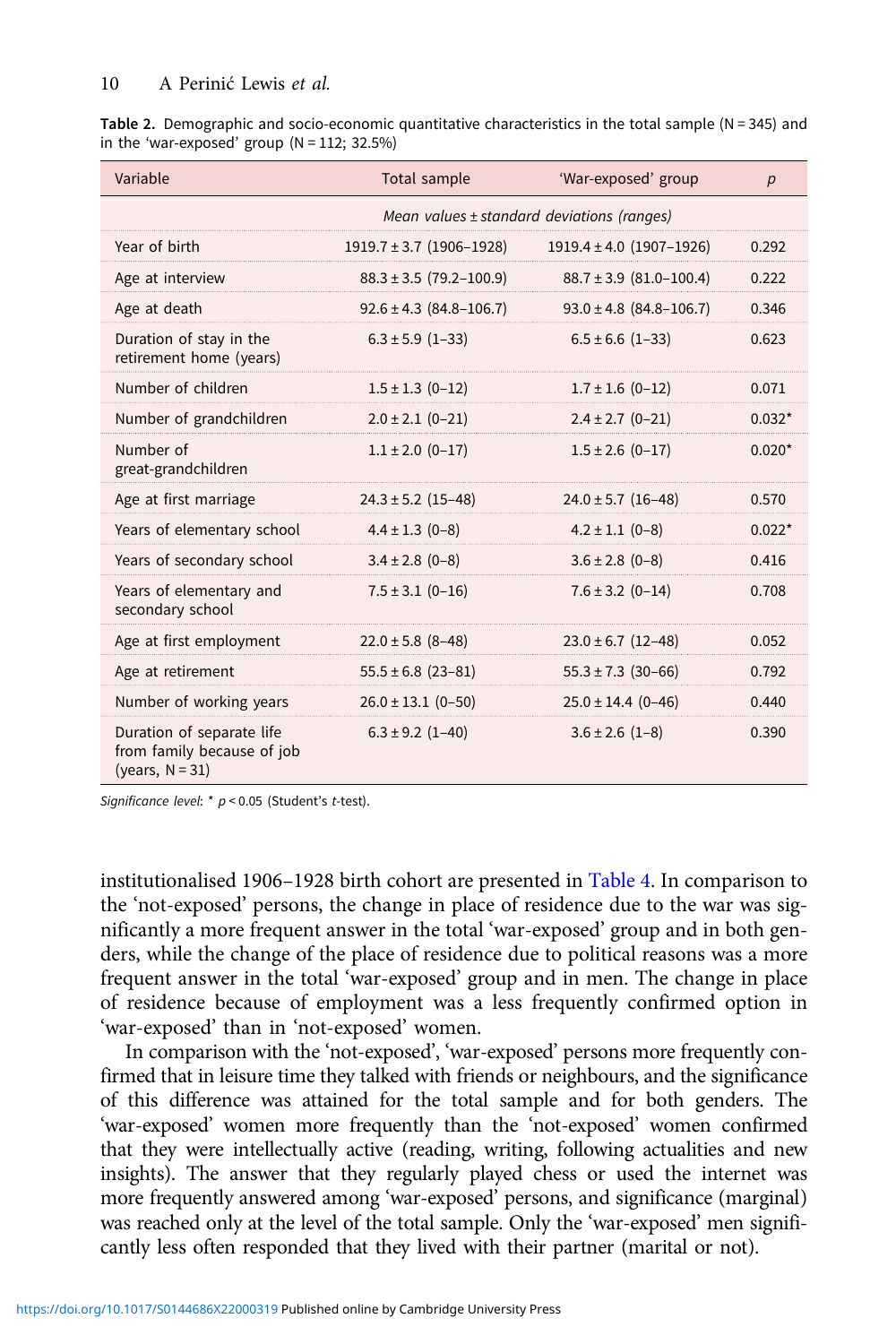<span id="page-10-0"></span>Table 3. Demographic and socio-economic qualitative characteristics in the total sample (N = 345) and in the 'war-exposed' group  $(N = 112; 32.5%)$ 

| Variable and categories                 | Total<br>sample           | 'War-exposed'<br>group | p        |
|-----------------------------------------|---------------------------|------------------------|----------|
|                                         | Frequencies (percentages) |                        |          |
| Men                                     | 87 (25.2)                 | 32 (28.6)              | 0.320    |
| Longevity (years): 90.0+                | 232 (67.2)                | 74 (66.1)              | 0.419    |
| Extreme longevity (years): 95.0+        | 93 (27.0)                 | 39 (34.8)              | $0.022*$ |
| Region of birth:                        |                           |                        |          |
| City of Zagreb                          | 57 (17.0)                 | 13(11.8)               |          |
| North-west Croatia                      | 62(18.5)                  | 15(13.6)               |          |
| Central Croatia                         | 61(18.2)                  | 22(20.0)               |          |
| East Croatia                            | 30(9.0)                   | 7(6.4)                 | $0.038*$ |
| Coastal Croatia (Adriatic)              | 72 (21.5)                 | 34 (30.9)              |          |
| Abroad (former Yugoslav countries)      | 46 (13.7)                 | 16 (14.5)              |          |
| Abroad (other European Union countries) | 7(2.1)                    | 3(2.7)                 |          |
| Marital status:                         |                           |                        |          |
| Unmarried                               | 22(6.4)                   | 9(8.0)                 |          |
| Married                                 | 30(8.8)                   | 10(8.9)                | 0.311    |
| <b>Divorced</b>                         | 20(5.8)                   | 3(2.7)                 |          |
| Widowed                                 | 270 (78.9)                | 90 (80.4)              |          |
| Number of children:                     |                           |                        |          |
| None                                    | 83 (24.2)                 | 27(24.1)               |          |
| One or two                              | 213(62.1)                 | 66 (58.9)              | 0.456    |
| Three or four                           | 40 (11.7)                 | 15(13.4)               |          |
| Five or more                            | 7(2.0)                    | 4(3.6)                 |          |
| Number of grandchildren:                |                           |                        |          |
| None                                    | 101 (29.8)                | 31(28.2)               |          |
| One or two                              | 131 (38.6)                | 33 (30.0)              | $0.029*$ |
| Three or four                           | 74 (21.8)                 | 33 (30.0)              |          |
| Five or more                            | 33(9.7)                   | 13(11.8)               |          |
| Number of great-grandchildren:          |                           |                        |          |
| None                                    | 210(62.1)                 | 64 (58.7)              |          |
| One or two                              | 80 (23.7)                 | 21(19.3)               | $0.024*$ |
| Three or four                           | 27(8.0)                   | 12 (11.0)              |          |
| Five or more                            | 21(6.2)                   | 12(11.0)               |          |

(Continued)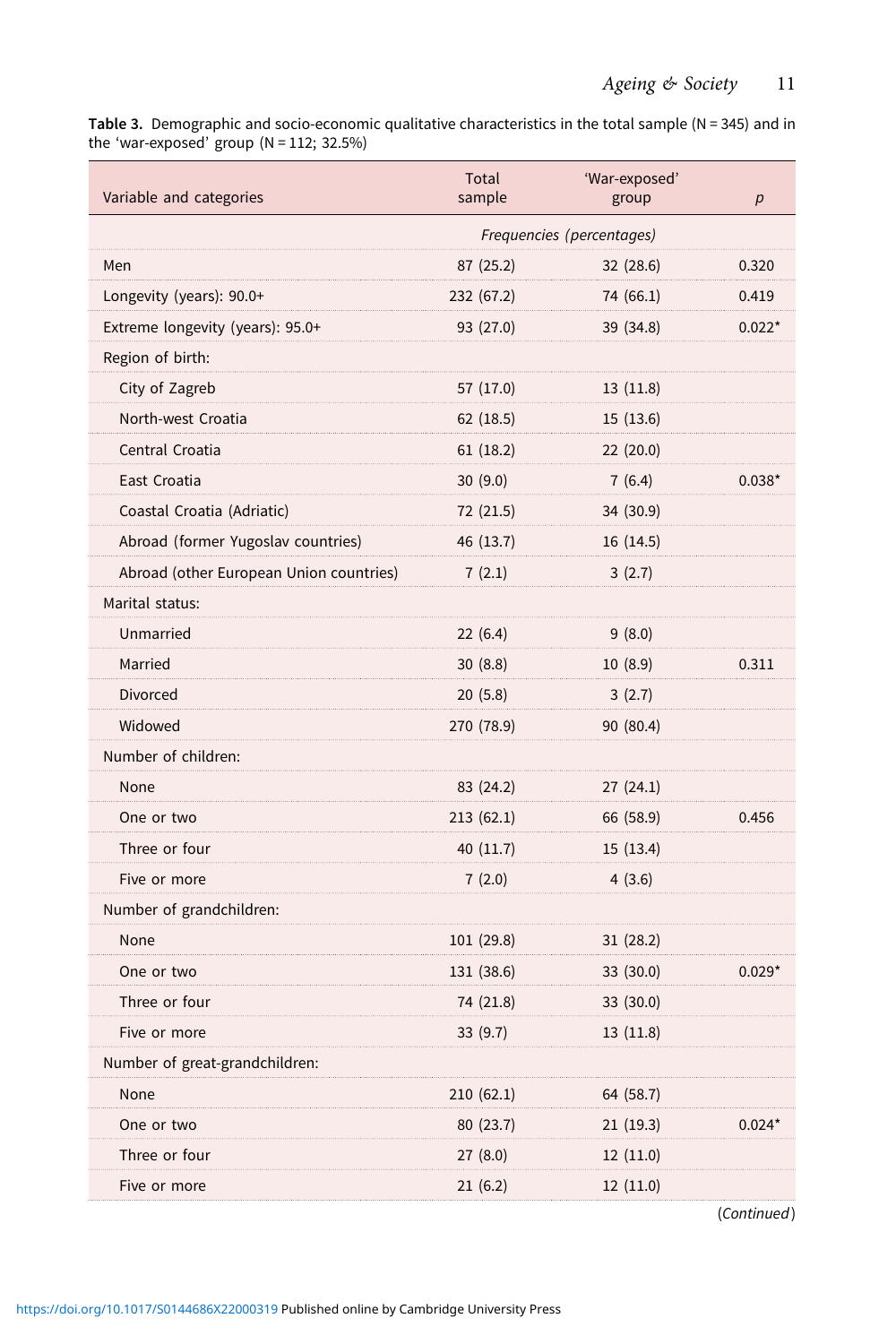# 12 A Perinić Lewis et al.

### Table 3. (Continued.)

| Variable and categories                           | Total<br>sample | 'War-exposed'<br>group | p     |
|---------------------------------------------------|-----------------|------------------------|-------|
| Education I (elementary school):                  |                 |                        |       |
| <4 years                                          | 19(5.8)         | 8(7.7)                 | 0.330 |
| 4+ years                                          | 306 (94.2)      | 96 (92.3)              |       |
| Education II (secondary school):                  |                 |                        |       |
| <8 years                                          | 143 (44.0)      | 44 (42.3)              | 0.673 |
| 8+ years                                          | 182 (56.0)      | 60 (57.7)              |       |
| Education III (completed college<br>education):   |                 |                        |       |
| No                                                | 295 (86.0)      | 99 (88.4)              | 0.375 |
| Yes                                               | 48 (14.0)       | 13(11.6)               |       |
| Education IV (completed university<br>education): |                 |                        |       |
| No                                                | 301 (87.8)      | 93 (83.0)              | 0.063 |
| Yes                                               | 42 (12.2)       | 19 (17.0)              |       |
| Pension category:                                 |                 |                        |       |
| Not receiving pension                             | 17(5.2)         | 6(5.6)                 |       |
| <1,000 Croatian kunas ( $£130$ )                  | 1(0.3)          | 0(0.0)                 |       |
| 1,000-2,000 Croatian kunas (€130-260)             | 63(19.3)        | 24 (22.2)              | 0.254 |
| 2,000-4,000 Croatian kunas (€260-520)             | 179 (54.9)      | 54 (50.0)              |       |
| 4,000-6,000 Croatian kunas (€520-790)             | 57 (17.5)       | 18 (16.7)              |       |
| 6,000-10,000 Croatian kunas (€790-<br>1,315)      | 9(2.8)          | 6(5.6)                 |       |
| Health (self-rated):                              |                 |                        |       |
| Poor                                              | 56 (16.7)       | 15(13.6)               |       |
| Fair                                              | 110 (32.7)      | 41 (37.3)              |       |
| Good                                              | 104 (31.0)      | 32(29.1)               | 0.575 |
| Very good                                         | 37(11.0)        | 14 (12.7)              |       |
| Excellent                                         | 29(8.6)         | 8(7.3)                 |       |
| Motility (self-rated):                            |                 |                        |       |
| Poor                                              | 77 (23.1)       | 19 (17.8)              |       |
| Fair                                              | 87(26.0)        | 29 (27.1)              |       |
| Good                                              | 90(26.9)        | 31 (29.0)              | 0.633 |
| Very good                                         | 42 (12.6)       | 15(14.0)               |       |
| Excellent                                         | 38 (11.4)       | 13(12.1)               |       |

(Continued)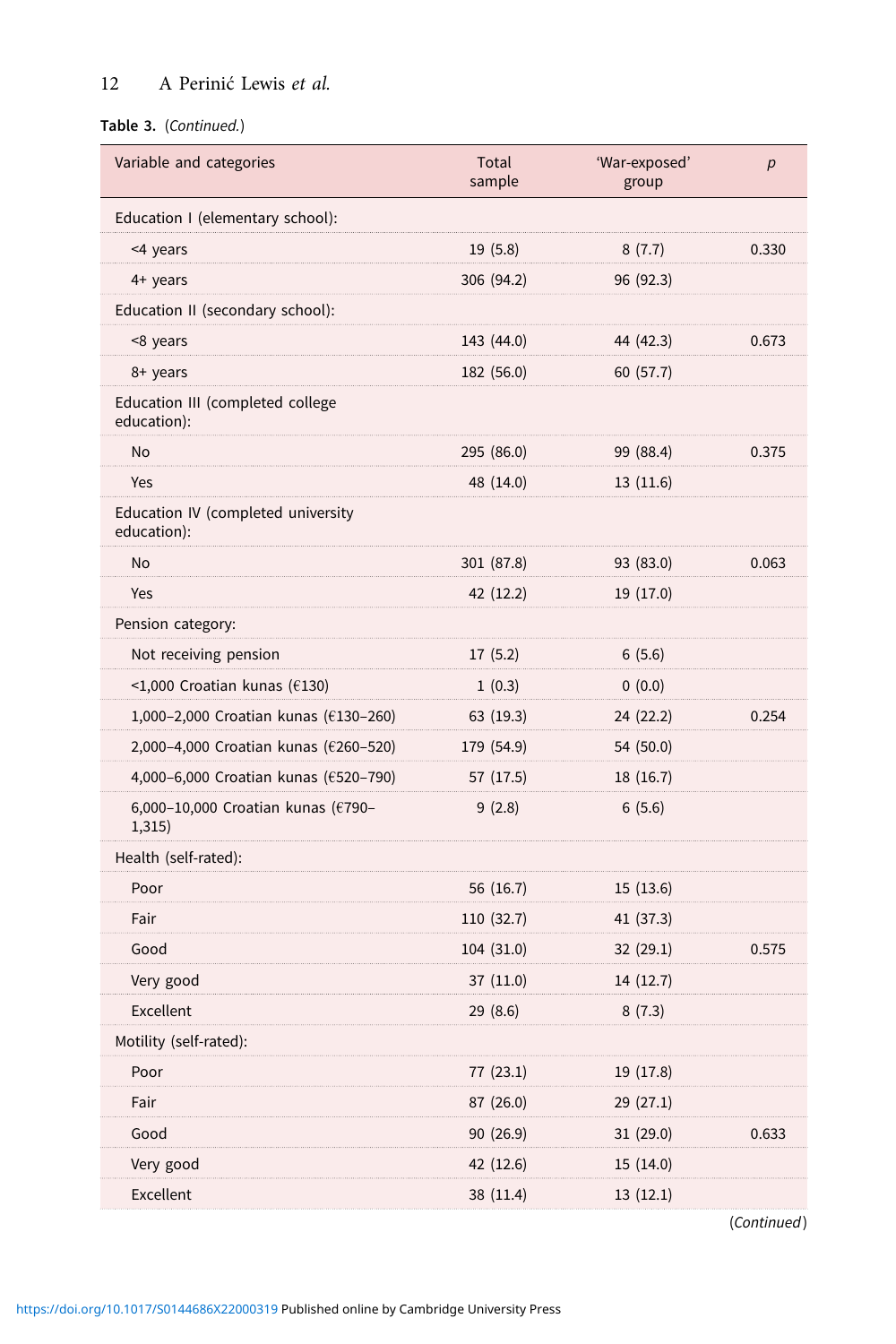|  | Table 3. (Continued.) |
|--|-----------------------|
|--|-----------------------|

| Variable and categories                          | Total<br>sample | 'War-exposed'<br>group | p     |
|--------------------------------------------------|-----------------|------------------------|-------|
| Independence (self-rated):                       |                 |                        |       |
| Poor                                             | 33 (9.9)        | 9(8.2)                 |       |
| Fair                                             | 53 (15.9)       | 19 (17.3)              |       |
| Good                                             | 105(31.5)       | 37 (33.6)              | 0.826 |
| Very good                                        | 66 (19.8)       | 19 (17.3)              |       |
| Excellent                                        | 76 (22.8)       | 26 (23.6)              |       |
| Job satisfaction:                                |                 |                        |       |
| Not satisfied                                    | 13(4.0)         | 1(0.9)                 |       |
| Moderately satisfied                             | 88 (27.2)       | 29 (27.4)              | 0.141 |
| Satisfied                                        | 222 (68.7)      | 76 (71.7)              |       |
| Satisfaction with overall previous life:         |                 |                        |       |
| Not satisfied                                    | 26(7.8)         | 6(5.5)                 |       |
| Moderately satisfied                             | 163 (48.7)      | 50 (45.5)              | 0.712 |
| Satisfied                                        | 146 (43.6)      | 54 (49.1)              |       |
| Satisfaction with present life:                  |                 |                        |       |
| Not satisfied                                    | 71(21.2)        | 24 (22.0)              |       |
| Moderately satisfied                             | 125 (37.3)      | 40 (36.7)              | 0.966 |
| Satisfied                                        | 139 (41.5)      | 45 (41.3)              |       |
| First World War:                                 |                 |                        |       |
| Born before the war                              | 268 (77.7)      | 82 (73.2)              |       |
| Born during the war                              | 40 (11.6)       | 14 (12.5)              | 0.286 |
| Born after the war                               | 37(10.7)        | 16 (14.3)              |       |
| Second World War:                                |                 |                        |       |
| Underage (<18 years old) when the war<br>started | 64 (18.6)       | 17(15.2)               | 0.264 |
| Adult (18+ years old) when the war<br>started    | 281 (81.4)      | 95 (84.8)              |       |

Significance level: \* $p$  < 0.05 ( $\chi^2$ -test).

'War-exposed' persons more frequently consider the age 20–40 as the most satisfying period of their life, and that relation was significant in women and at the total sample level. The same groups more rarely answer that a poor economic situation occurred during their education period. 'War-exposed' persons more frequently chose the option that being a parent was the favourite role in their life than the 'not-exposed'; however, this relation was not significant within gender groups.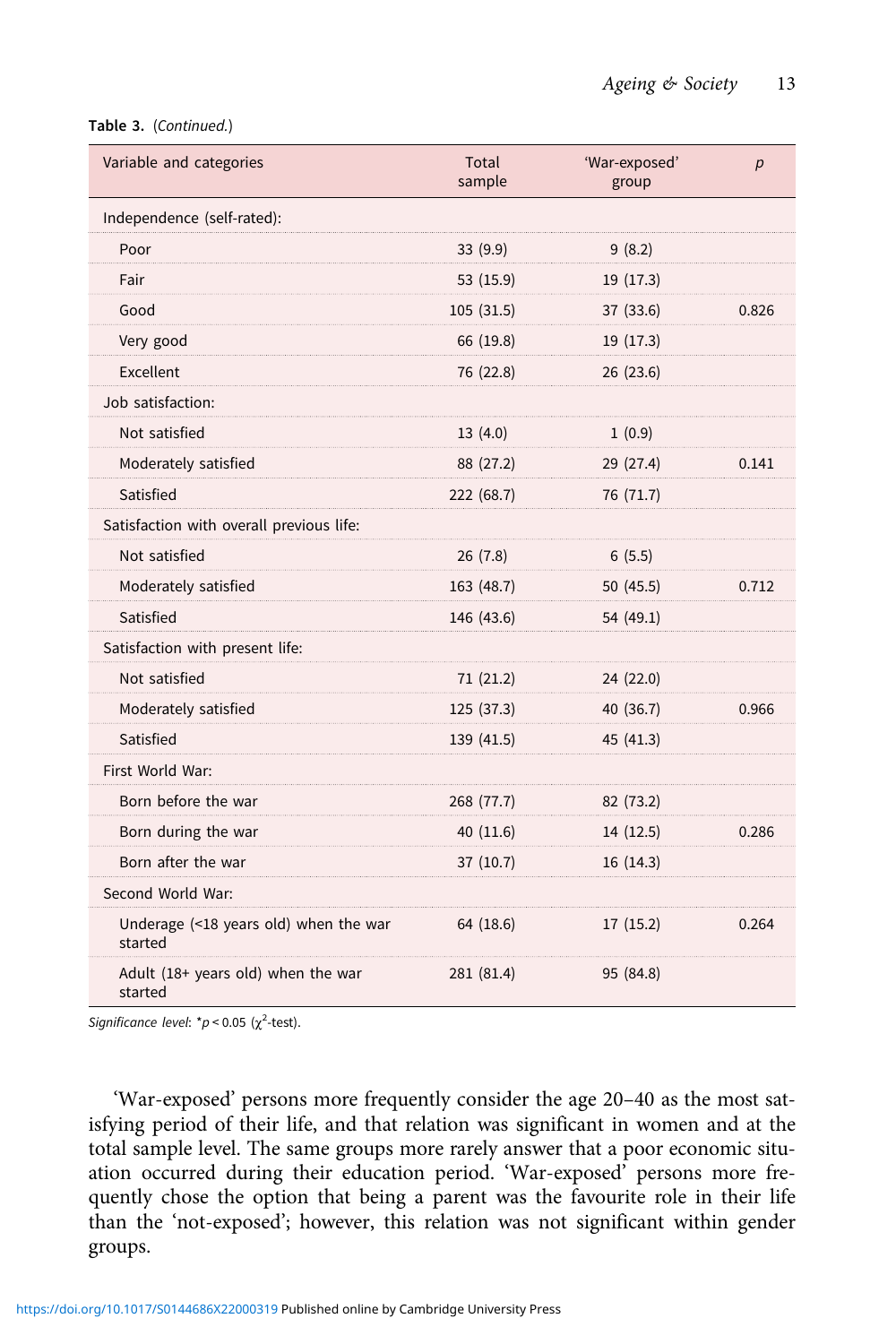| Domain | Variable (answers)                                                                                                                        | More frequent in<br>exposed individuals | Total<br>p | Men<br>p | Women<br>p |
|--------|-------------------------------------------------------------------------------------------------------------------------------------------|-----------------------------------------|------------|----------|------------|
| LH     | Change of the place of residence due to war                                                                                               | Yes                                     | < 0.001    | < 0.001  | < 0.001    |
| LH     | Change of the place of residence due to political reasons                                                                                 | Yes                                     | 0.005      | 0.001    | ns         |
| LH     | Change of the place of residence because of employment                                                                                    | <b>No</b>                               | ns         | ns       | 0.014      |
| OoL    | Today live with their partner (marital or not)                                                                                            | <b>No</b>                               | ns         | 0.035    | ns         |
| QoL    | In leisure time talk with friends or neighbours                                                                                           | Yes                                     | 0.001      | 0.017    | 0.024      |
| QoL    | Are intellectually active (reading, writing, following actualities and new<br>cognitions)                                                 | Yes                                     | ns         | ns       | 0.036      |
| QoL    | Regularly play chess or use the internet                                                                                                  | Yes                                     | 0.049      | ns       | ns         |
| Atd    | Consider the age range 20-40 as the most satisfying period of their life                                                                  | Yes                                     | < 0.001    | ns       | < 0.001    |
| Atd    | Answer that a poor economic situation occurred during their education period                                                              | <b>No</b>                               | 0.012      | ns       | 0.003      |
| Atd    | Being a parent is the favourite role in their life                                                                                        | Yes                                     | 0.039      | ns       | ns         |
| Atd    | Meaning of life found in their job                                                                                                        | <b>No</b>                               | ns         | ns       | 0.049      |
| Atd    | Consider that the major problem of old persons is poor health                                                                             | Yes                                     | ns         | ns       | 0.040      |
| Atd    | Consider that the major problem of old persons is loneliness                                                                              | <b>No</b>                               | 0.024      | ns       | 0.042      |
| Atd    | Consider their job to be the greatest stress in their life                                                                                | Yes                                     | 0.027      | 0.044    | ns         |
| Atd    | Consider the greatest stress in their life to be something that is not directly<br>asked in the questionnaire (open part of the question) | Yes                                     | 0.004      | ns       | 0.009      |
| Atd    | Think that the most important cause of longevity is friends                                                                               | Yes                                     | ns         | 0.001    | ns         |
| Atd    | Think that the greatest psychological initiator of longevity is religion and<br>spirituality                                              | Yes                                     | 0.027      | ns.      | 0.013      |

<span id="page-13-0"></span> $\overline{1}$ Table 4. 'War-exposed' group differences from the rest of the sample of oldest old persons in life-history (LH), current quality of life (QoL) and attitudes (Atd) characteristics

Notes: The differences between 'war-exposed' and 'not-exposed' groups are tested by a  $\chi^2$ -test. ns: not significant ( $p > 0.050$ )

et al.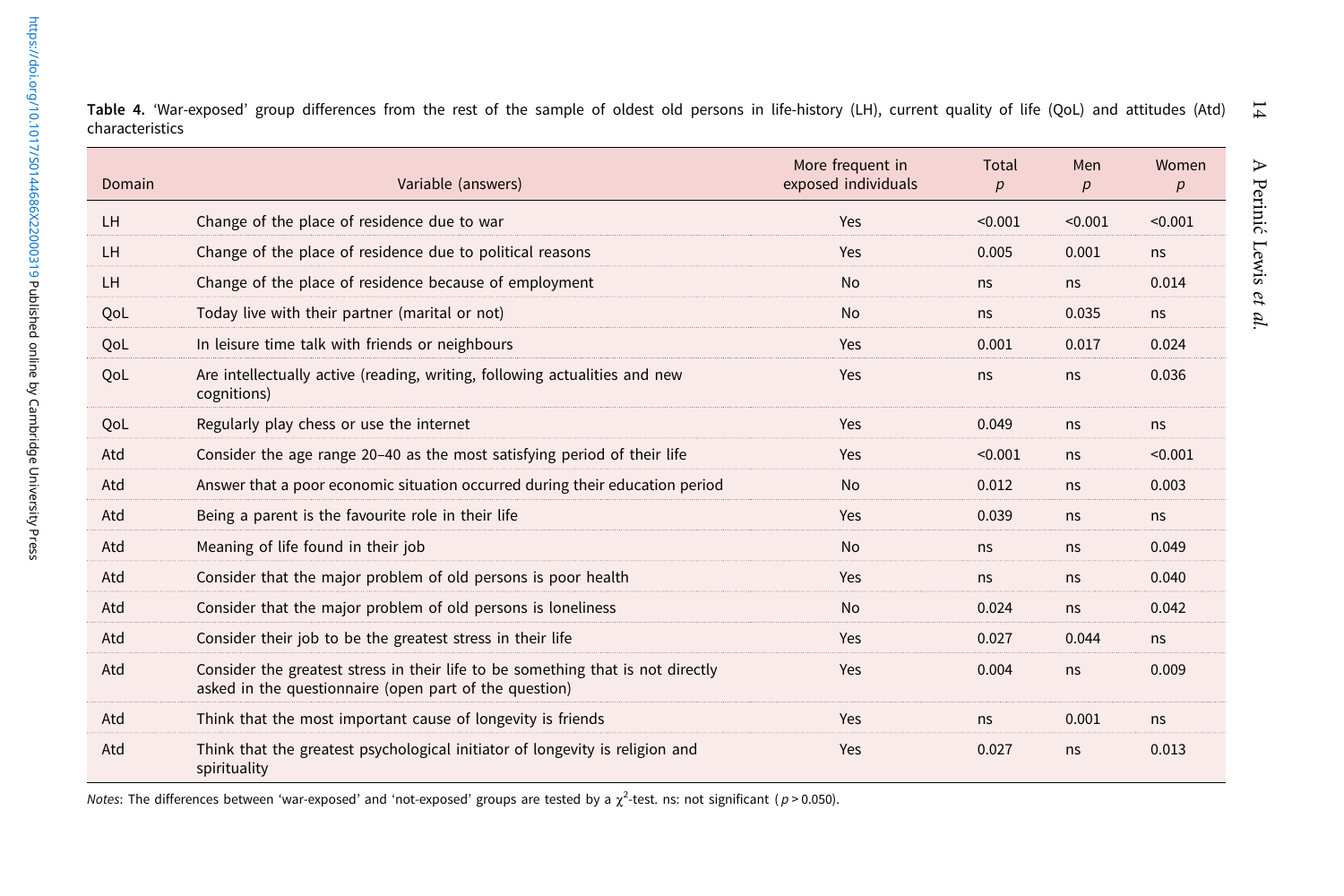'War-exposed' women more frequently consider that the major problem of old persons is poor health. On the other hand, that the major problem of old persons is loneliness is less frequently considered in the 'war-exposed' women group, and this difference was also significant at the total sample level. 'War-exposed' women (also significant at the total sample level) consider the greatest stress in their life was something that was not directly asked in the questionnaire (open part of the question). They named various sources of stress, such the death of a close family member and their children's problems (financial situation, unemployment, health problems).

Compared to the 'not-exposed', 'war-exposed' women were less likely to declare that they found the meaning of life in their job. 'War-exposed' men consider their job to cause the greatest stress in their life, and this relation was significant at the total 'war-exposed' group level as well. 'War-exposed' women (and this relation was significant also at the total sample level) more frequently think that the most influential psychological initiator of longevity was religion and spirituality. On the other hand, 'war-exposed' men think that the most crucial cause of longevity is friends.

## Effects of kind of war exposure on life-history, quality of life and current attitudes

Despite numerous similarities, several characteristics related to specific life-history traits, QoL peculiarities, and some attitudes and reflections distinguish the 'war-exposed' group according to their kind of war experience. The significant differences within the 'war-exposed' group are presented in [Table 5.](#page-15-0)

### Military group

There are three highly significant ( $p < 0.01$ ) answers that distinguish the 'war-exposed' persons by type of war exposure where the Military strongly differed from other groups: they more rarely have good relations with children and also more rarely used to have a pet. On the other hand, all three women belonging to this group declared that there was a poor economic situation in the period when they formed their families. The other two, to a lesser degree, significant variables ( $p = 0.01 - 0.05$ ) point to this group: they more frequently started a new activity after retirement. They find that right now (in their eighties), they enjoy the highest level of financial independence.

### Detention group

The prominent characteristic of this group is that they are financially the best off among the 'war-exposed' groups: all members of this group have at least moderate pensions and many of them belong to the higher pension categories. This group's members are prominent in their frequent claims that they changed the place of residence due to political reasons. This group more rarely claims that the greatest psychological initiator of longevity is self-discipline and health maintenance ( $p = 0.01 - 0.05$ ).

# Migration group

This group more frequently claims that they changed their place of residence due to war and more rarely that they did so due to political reasons. They more frequently used to have a pet, and they also more frequently think that the greatest psychological initiator of longevity is self-discipline and health maintenance.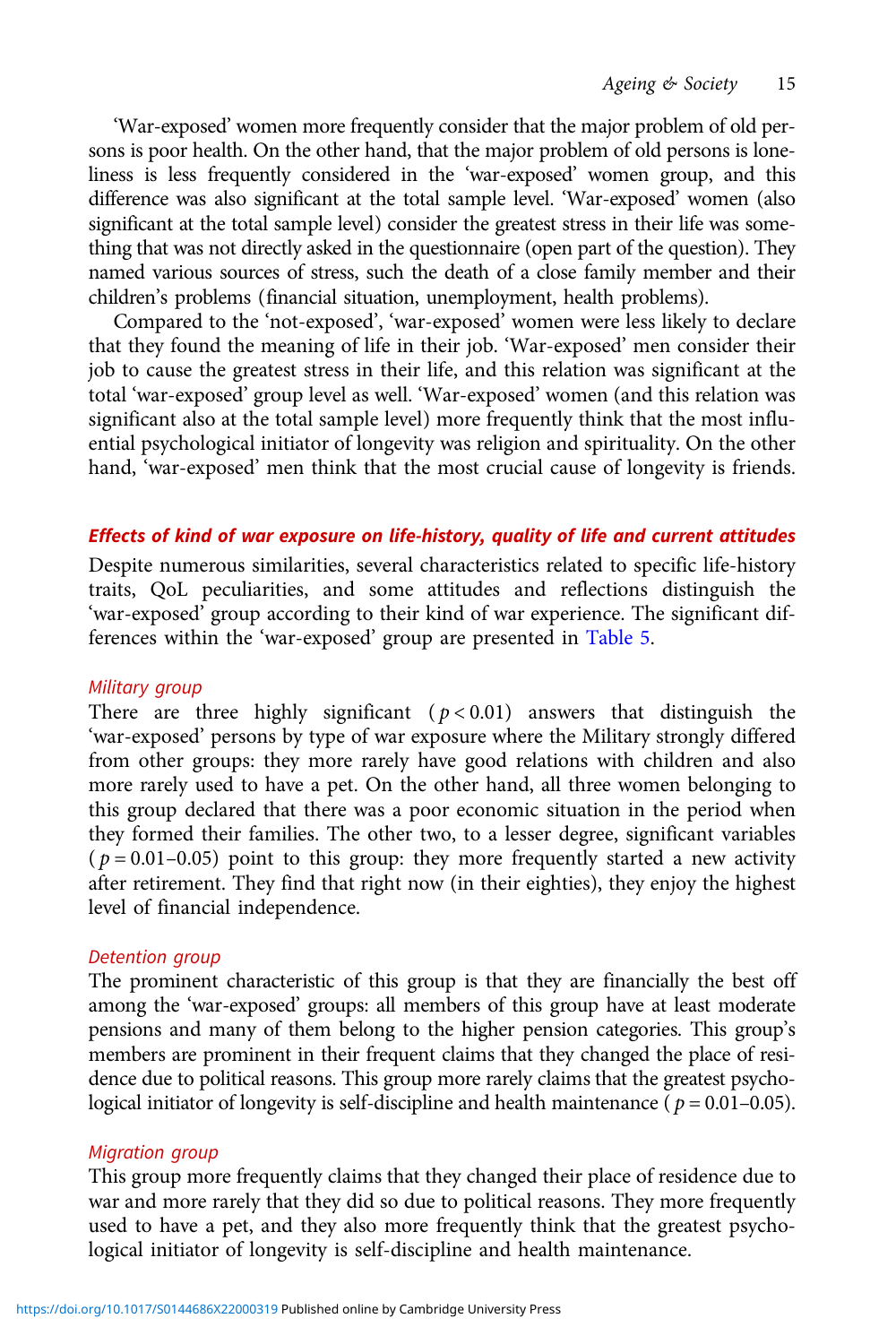| Domain    | Variable (answers)                                                                                                                | More frequently in                      | More rarely in                    | Total<br>p | Men<br>p | Women<br>p |
|-----------|-----------------------------------------------------------------------------------------------------------------------------------|-----------------------------------------|-----------------------------------|------------|----------|------------|
| LH        | Changed the place of residence due to war                                                                                         | Migration                               | Military; Death in<br>family      | < 0.001    | ns       | < 0.001    |
| <b>LH</b> | Answer that they had to change the place of residence for<br>political reasons                                                    | Detention; Military <sup>1</sup>        | Migration; Death<br>in family $1$ | 0.002      | 0.006    | ns         |
| OoL       | Good relationship with children                                                                                                   | Death in family (all);<br>Migration     | Military;<br>Detention            | 0.012      | ns       | < 0.001    |
| OoL       | Have higher pensions (within two categories ranging from<br>4,000 to 10,000 Croatian kunas ( $(520-1,315)$ )                      | Detention; Military <sup>1</sup>        | Death in family;<br>Migration     | 0.001      | ns       | < 0.001    |
| QoL       | Have moderate or higher pensions (within three categories<br>ranging from 2,000 to 10,000 Croatian kunas ( $\epsilon$ 260-1,300)) | Detention (all);<br>Military; Migration | Death in family                   | < 0.001    | ns       | 0.019      |
| QoL       | Started new activity after retirement                                                                                             | Military; Migration                     | Death in family;<br>Detention     | 0.037      | ns       | ns         |
| OoL       | Used to have a pet                                                                                                                | Migration; Death in<br>family           | Military;<br>Detention            | 0.008      | ns       | ns         |
| Atd       | Answer that a poor economic situation occurred during the<br>family-forming period                                                | Military (all)                          | Migration                         | ns         | ns       | < 0.001    |
| Atd       | Claim that the highest level of financial independence was<br>at age 85 years to the present                                      | Military                                | Death in family                   | ns         | 0.035    | ns         |
| Atd       | Claim that the greatest initiator of longevity is<br>self-discipline and health maintenance                                       | Migration                               | Detention;<br>Military            | ns         | 0.026    | ns         |

<span id="page-15-0"></span>Table 5. The structure of differences within the 'war-exposed' group in life-history (LH), current quality of life (QoL) and attitudes (Atd) characteristics

Notes: <sup>1</sup> See textual explanation for the difference at the level of the total sample and within particular gender groups. The differences among different 'war-exposed' experience groups are testec<br>by a x<sup>2</sup>-test. ns: not

ć Lewis

et al.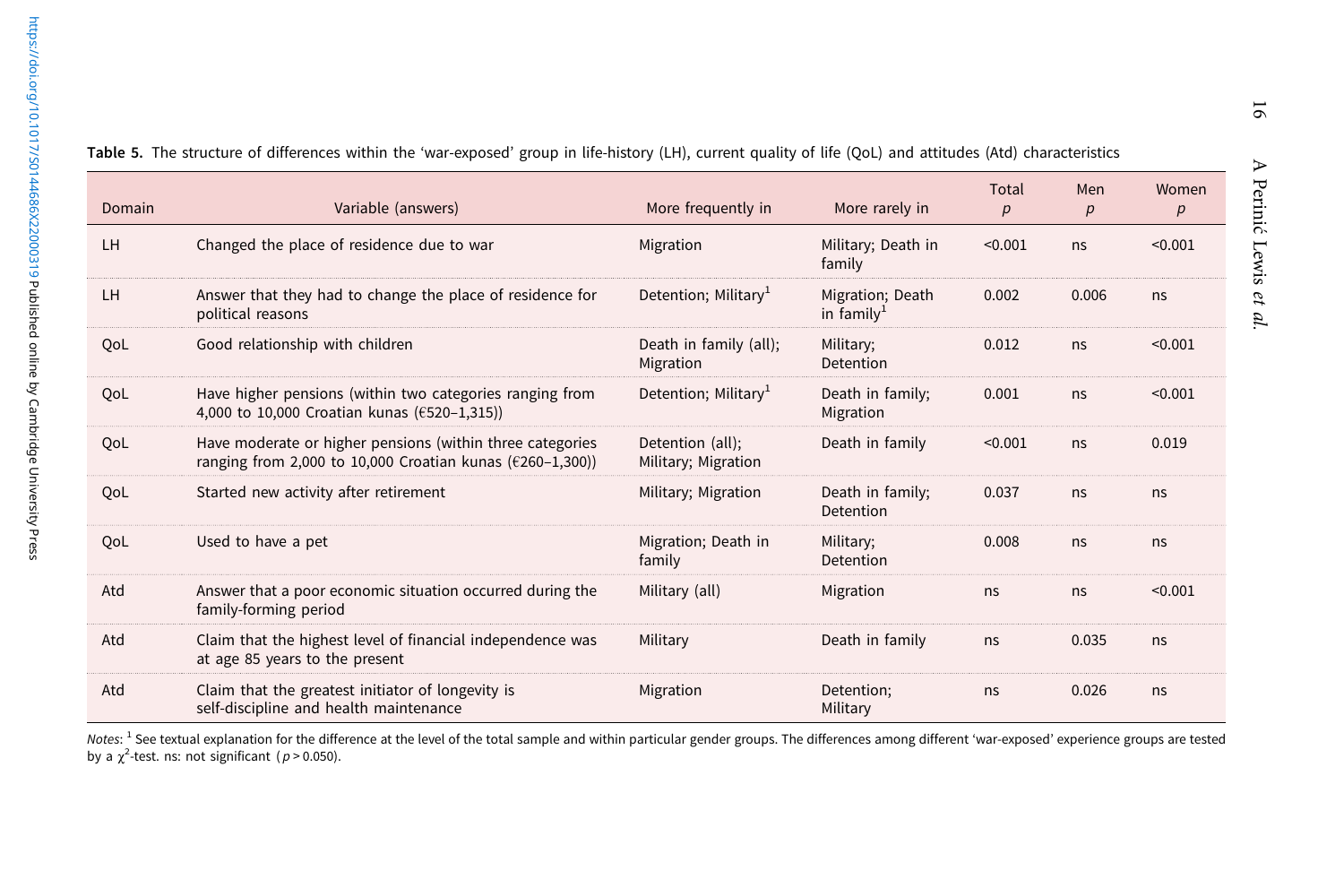#### Death in family group

Members of this group more frequently declare that they have a good relationship with their children, while they more rarely declare a moderate or higher pension. The women in this group were the only 'war-exposed' group in which there were participants who do not receive any pension at all. Because women make up the vast majority of this group, there is no relation in the importance for this group significant for the male gender. The only relation that is significant for the total sample level and not for women (indicating a degree of importance for both genders) is the more rarely confirmed statement that they started a new activity after retirement.

# **Discussion**

Previous research in Croatia explored the effect of war on older persons in the period of immediate banishment during the Croatian War of Independence (Despot Lučanin, [1991](#page-24-0), [1993;](#page-24-0) Ajduković, 1993; Havelka et al., [1995](#page-25-0)) and the effect of war and war-inflicted losses on the QoL of older people in the post-war period (Babić-Banaszak et al., [2002](#page-24-0); Poredoš and Ivanec, [2004\)](#page-26-0). However, so far there has been no research which shows a long-term effect of war and war-related experiences on ageing, longevity and the QoL of very old persons in Croatia.

Our sample did not include older persons living in their own homes, so the obtained results cannot be generalised to all Croatian age peers. Several studies have found differences in terms of age, education, level of mobility and cognitive functions between older adults living in retirement homes and those living in their own homes (Sertel et al., [2011](#page-27-0); Del Duca et al., [2012;](#page-24-0) Onder et al., [2012](#page-26-0); Vitorino et al., [2013](#page-27-0)). Living arrangements play an important role in determining QoL. There are only a few studies that compare QoL among retirement home residents and older community-dwelling persons in Croatia (Brajković, [2010](#page-24-0); Rusac et al., [2016](#page-26-0); Despot Lučanin et al., [2020\)](#page-25-0). The first one showed that participants who live in a retirement home and had children showed higher LS than those who lived in their own households (Brajković, [2010](#page-24-0)). The next one revealed that there is no significant difference in LS level nor in self-perceived health between older persons with regards to their living arrangements (Despot Lučanin et al., [2020](#page-25-0)); older adults also attach more importance to those domains of functioning such as health or social participation that would ensure higher LS in their specific living conditions – an institution or one's own home.

The present study suggests that the 'war-exposed' 1906–1928 birth cohort scarcely shows any peculiarities concerning the explored general traits (family and financial status, education and work history, self-rated health, functional ability status and LS). However, several gender-specific differences distinguished the 'war-exposed' group as well as the specific groups based on type of war experience. These are related to specific life-history traits, peculiarities of QoL, and some attitudes and reflections.

#### Socio-demographic features

Among socio-demographic characteristics, the 'war-exposed' displayed the following three differences to the 'not-exposed' group. A smaller number of elementary school years in persons with war experience is a consequence of changes in duration of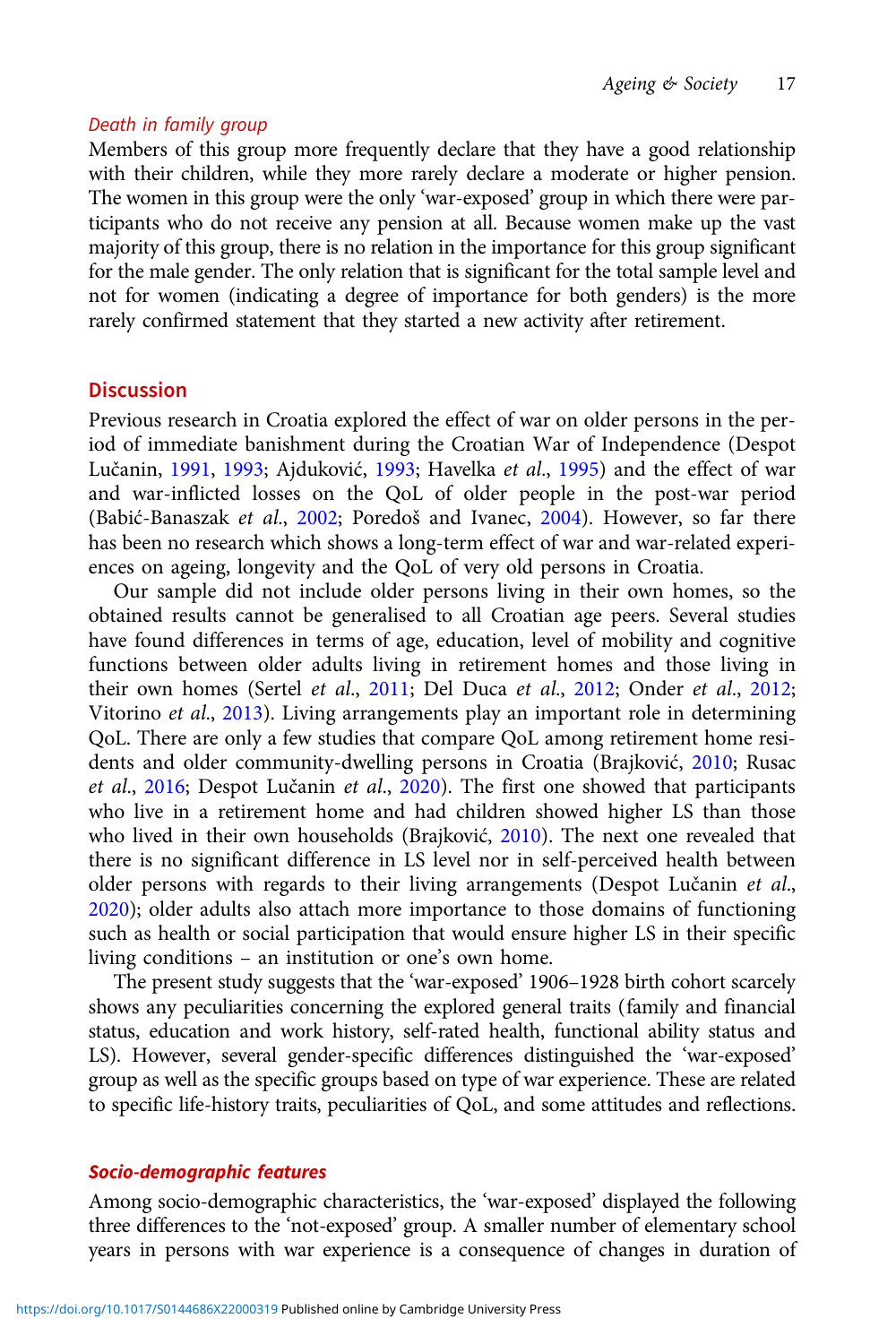elementary school during the 20th century. In 1874, the Croatian Parliament issued the first Croatian Education Act, which regulated a compulsory five-year education. In 1946, seven-year education became compulsory, and this was increased to eight years in 1958, covering all children aged between 7 and 15 (Franković, [1958](#page-25-0)). If war exposure disturbed the regular elementary school attendance of our participants, it had no effect on their total educational attainment, which is visible in the absence of differences between the 'war-exposed' and the 'not-exposed' groups in terms of the total number of years of elementary and secondary schooling as well as in the proportion of persons with college or university education.

A greater number (three or more) of grandchildren (in the total sample) and great-grandchildren (in the total sample and in men) in the 'war-exposed' group is the most intriguing unexpected demographic finding from the present study. It is interesting to note that the two groups did not significantly differ in terms of the number of children and that a significant difference occurred only in the number of more distant descendants. Another issue should be emphasised: the proportion of persons who did not have any offspring at all (in each of the three categories: children, grandchildren, great-grandchildren) was approximately the same in both groups. This relation is presented in [Figure 2](#page-18-0), where it is visible that there is no difference between the two groups in the proportion of participants who did not have more distant offspring at all. The only difference appears in the number of distant offspring in persons who did have grandchildren/great-grandchildren. One possible explanation for this observed difference in the number of progeny could be cultural, arising from the fact that a higher proportion of 'war-exposed' persons were born in coastal (Adriatic) Croatia.

Finally, although there was no difference in average duration of life, the group of participants with war experience showed a higher percentage of persons with extreme longevity (95+ years of life). Their war-related experiences and traumas did not prevent them from living to a very old age, which could be attributed to resilience. That our 'war-exposed' group managed to live up to 80+ years, and moreover – in comparison to the 'not-exposed' group – that a higher proportion of them reached extreme longevity (95+ years), points to resilience as their prominent common characteristic. This can be further illustrated by their testimonies, which presented war trauma not directly captured by our criteria and its true gravity. In their words:

During the war, in the period of the Independent State of Croatia (NDH; 1941– 1945), I was in prison and in the camp, I wanted to bribe the guards not to torture me, but I didn't have any money, my folks gave away a pig. (H138, female, 88)

My father was killed in the Jasenovac camp. (H138, female, 88)

My first husband died in 1941, I was married for just four years. (H342, female, 87)

My brother died as an infant, another brother was forcefully mobilised and got killed in Germany, it is not known whether the third brother is still alive. Father died grieving at the age of 64. (H193, female, 88)

My 36-year-old brother died of pneumonia because there was no penicillin, my sister got killed when she was 35 and the other sister was in the camp. (H198, female, 96)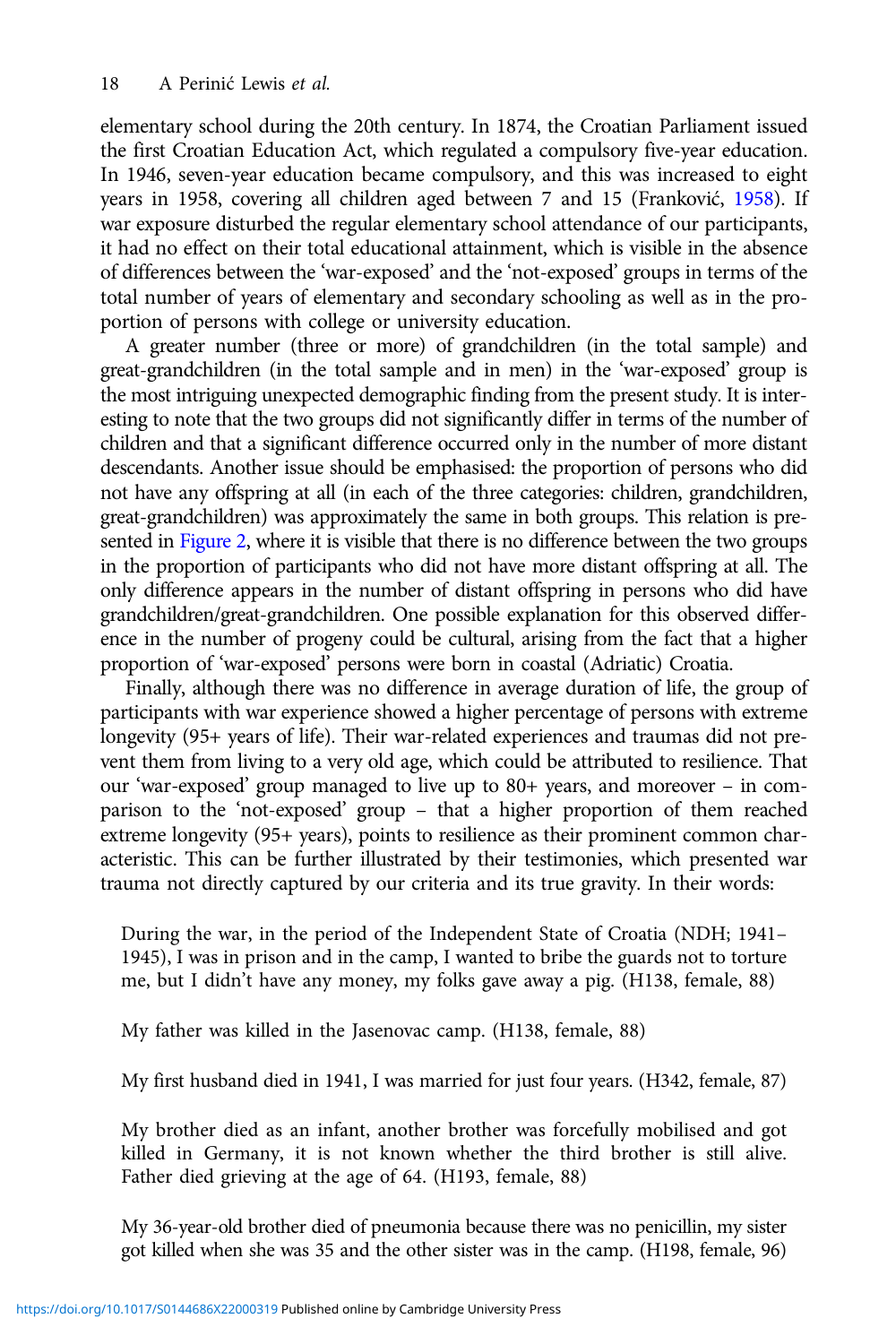<span id="page-18-0"></span>

Figure 2. (a) The number of grandchildren in 'war-exposed' and in 'not-exposed' groups of very old persons. The number of grandchildren is divided into three groups: none, one or two, and three or more. The relation tested by a  $\chi^2$ -test is significant at the total sample level (p = 0.013) but not in men (p = 0.217) and women ( $p = 0.054$ ). (b) The number of great-grandchildren in 'war-exposed' and in 'not-exposed' groups of very old persons. The number of great-grandchildren is divided into three groups: none, one or two, and three or more. The relation tested by a  $\chi^2$ -test is significant at the total sample level ( $p =$ 0.014) as well as in men ( $p = 0.026$ ) but not in women ( $p = 0.117$ ).

Resilience is the ability to achieve, retain or regain a level of physical or emotional health after a devastating illness or loss (Felten and Hall, [2001](#page-25-0)). Zautra [\(2009](#page-28-0)) identified two key aspects to resilience: recovery and sustainability. Recovery is the ability to regain functioning after a stressful event or trauma, and sustainability is the ability to endure and persist throughout life's challenges. There is growing evidence that prior exposure to stressful events contributes to resilience during later events (Jennings et al., [2006\)](#page-25-0). Resilience is either stable or increases with age (Cherry et al., [2009](#page-24-0); Zeng and Shen, [2010](#page-28-0)). Developmental and socio-historical context affects the exposure to and the experience, measurement and impact of adversity and resilience. An appropriate conceptualisation of late-life resilience should emphasise subjectivity and life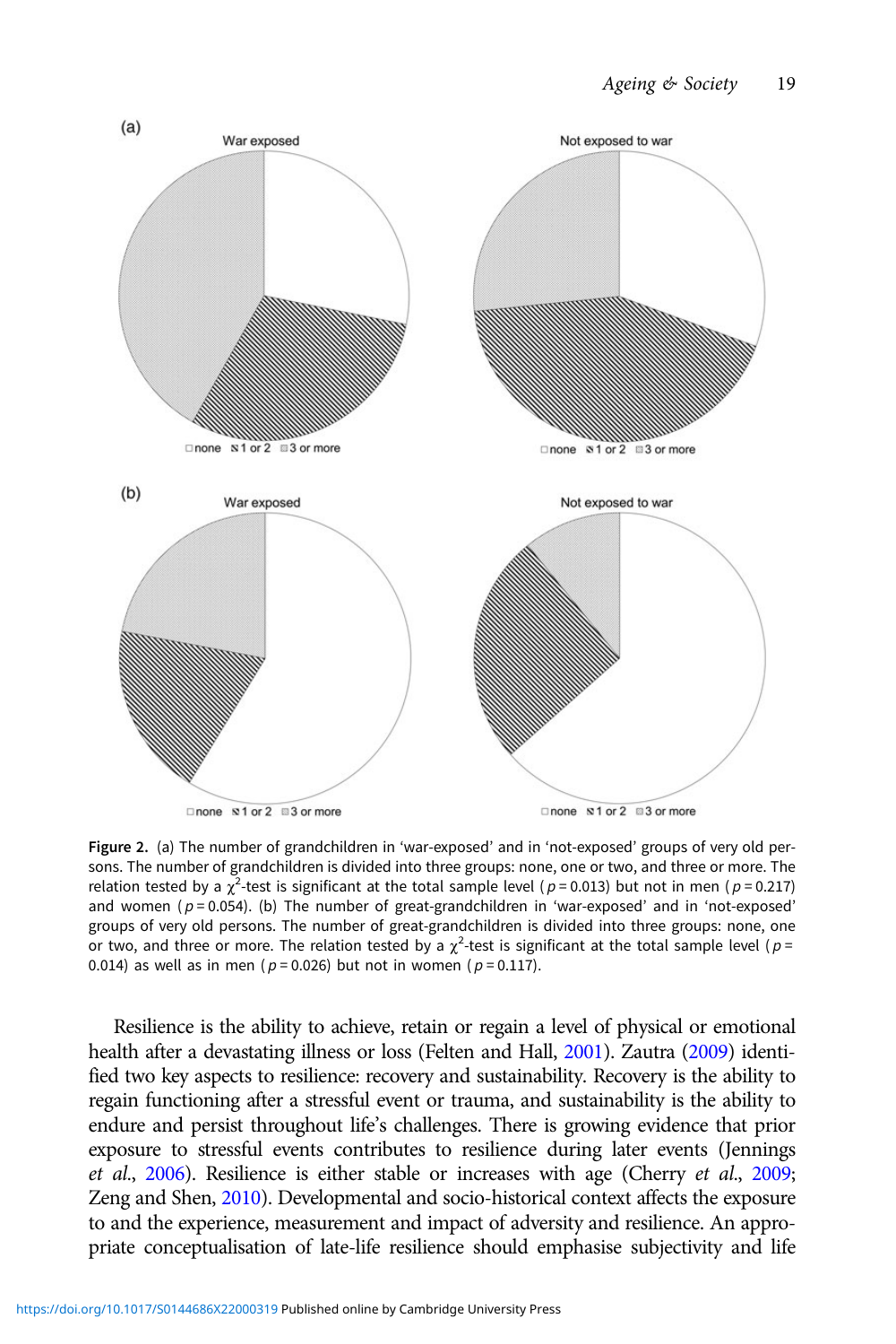experience concerning the challenges, resources and adaptive outcomes that typically occur for these individuals (Hayman et al., [2017\)](#page-25-0). Advanced age provides a relevant context for resilience research. The key characteristics of high resilience among older adults include mental, social and physical factors. It has been significantly associated with positive outcomes, including successful ageing, lower depression and greater longevity (MacLeod et al., [2016\)](#page-26-0). Most investigators agree that many older persons who endured trauma in early life demonstrate resilience (Schnurr et al., [2002\)](#page-27-0). Data suggest that WWII veterans who experienced the greatest adversity during the war showed the most significant improvement in resilience in later life (Elder and Clipp, [1989\)](#page-25-0). Shmotkin et al. [\(2011](#page-27-0)) have discussed three major modes of surviving into old-old age with lingering trauma: (a) dementia-moulded survival, which raises the question as to whether cognitive impairment sensitises traumatic memories or blunts them; (b) embattled survival, which involves either a chronic confrontation with the past trauma or else its reactivation in the adverse conditions of late life; and (c) robust survival, which maintains the capacity to stay well in the face of age-related challenge as well as past trauma.

## The gender-specific impact of war exposure

The present study shows that, despite vast similarities, there are gender-specific elements related to several life-history traits, QoL peculiarities, and current attitudes and reflections that distinguish the group of persons with direct war experience. Given that three-quarters of the HECUBA sample were women, this sex ratio affected some of the obtained results relating to typical developmental, normative events in a woman's life.

Characteristics that are significant (primary) at the total sample level indicate the similarity of men and women in each particular relation. There are two traits that strongly  $(p < 0.01)$  distinguish the 'war-exposed' versus 'not-exposed' groups at the total sample level. Compared to the rest of the sample of very old retirement home residents, the 'war-exposed' men and women most strongly ( $p < 0.001$ ) differed by their more frequent positive answer to the question whether they had changed their place of residence due to war. The second characteristic is that the 'war-exposed' men and women more frequently talk with friends or neighbours in their leisure time.

With a lesser degree of significance ( $p = 0.01-0.05$ ), the total sample shows other relations that are not visible in gender-separated analyses. 'War-exposed' persons more frequently played chess or used the internet, and they claimed that being a parent was the favourite role in their life. These findings point to intellectual activities and openness to novelty as an important coping strategy that could have an impact on the successful ageing of these oldest-old persons who, regardless of their war exposure, survived into their eighties. The latter finding points to possible prioritisation of family relations among 'war-exposed' persons, which could be the foundation for their larger number of offspring.

There are several differences between men with and without war experience in the sample of very old residents in retirement homes. There are two most significant differences characterising the 'war-exposed' men ( $p = 0.001$ ) but not women: the first is that they more frequently disclosed that they had changed residence for political reasons. The second difference was in their more frequently expressed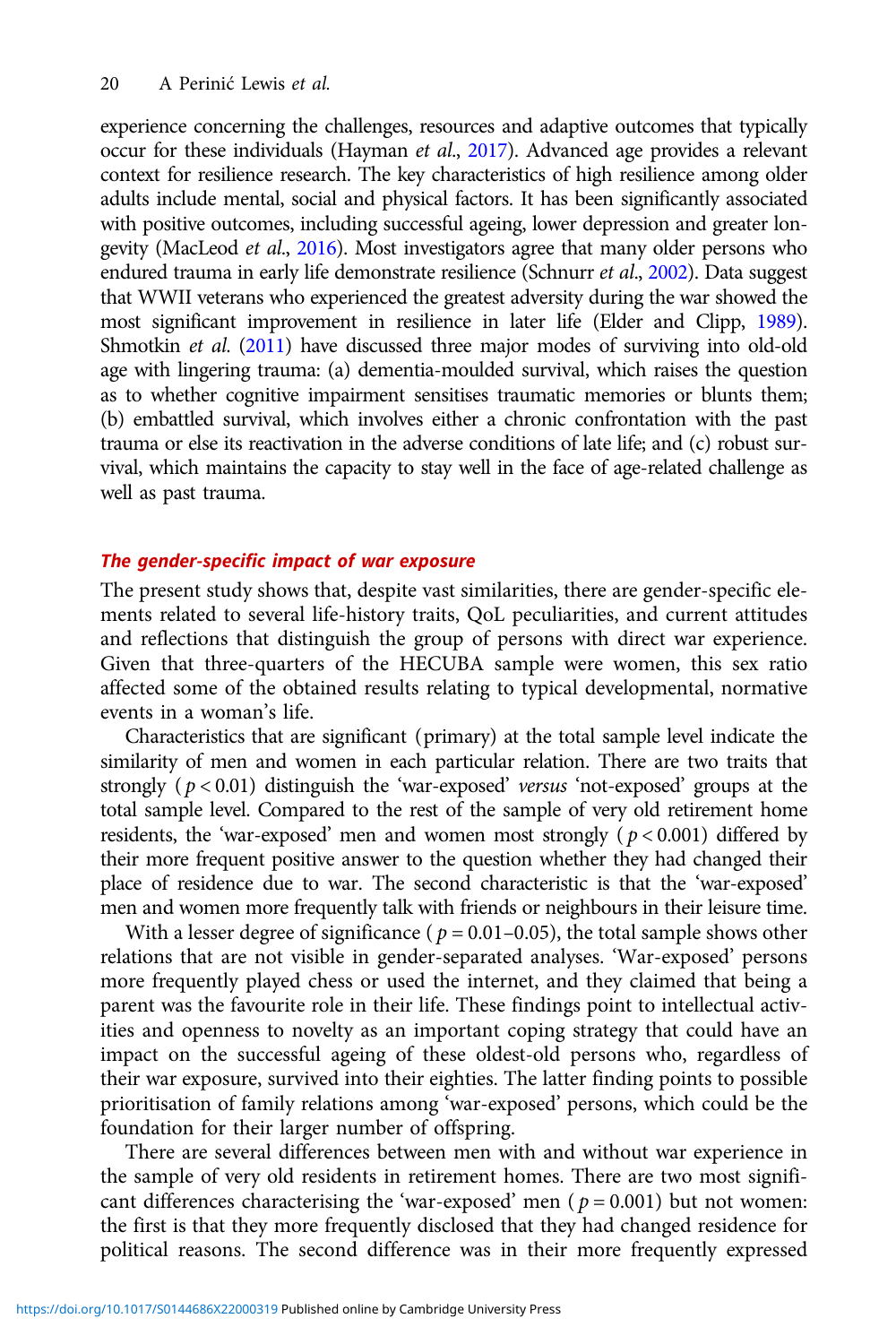opinion that one of the most important causes of longevity was friends. With lesser significance ( $p = 0.01 - 0.05$ ), the 'war-exposed' men are also characterised by the fact that they more frequently declare that currently they are not living with their partner (marital or not). They more frequently consider that the biggest stress in their life came from their work. It seems that, in men, this closer relation with peers is preferred to marital relations. Some research confirmed that comradeship with peers (especially for older men and veterans) was understood as a necessity for wartime survival, imparting lifetime social values that have remained a core aspect of their sense of self in older age (Sixsmith et al., [2014](#page-27-0)).

The most significant differences ( $p < 0.01$ ) in 'war-exposed' women (which were not significant in men) were found in their answers to three questions. They less frequently considered that they had experienced a poor economic situation during their education period. On the other hand, they more frequently chose the period between 20 and 40 years as the most satisfying period of their life. They also considered the greatest stress in their life to be more frequently something that was not directly asked in the questionnaire (open part of the question), naming various sources of stress such as the death of close family members or their children's problems (e.g. financial situation, unemployment, health problems). Several questions with a lower level of significance ( $p = 0.01 - 0.05$ ) also characterised 'war-exposed' women: they more rarely found the meaning of life in their job, although currently they were more frequently intellectually active (reading, writing, following actualities and new insights). Women with war experience more frequently considered that the primary problem of older adults was poor health, and more rarely that it was loneliness. They more frequently considered religion and spirituality to be the greatest psychological initiators of longevity. This finding is similar to other studies that have found that spiritual life or belief was described as a major strategy for a resilient nature (Reis and Menezes, [2017](#page-26-0); Holston and Callen, [2021](#page-25-0)).

### The gender-specific impact of the kind of war exposure

The kind of war involvement was significantly different for men and women, so it is no wonder that the significance pattern in the two genders mostly seems mutually exclusive. However, two answers were highly significant ( $p < 0.01$ ) at the total 'war-exposed' group level, indicating a certain degree of concordance in the two genders. The first is that the Detention group more frequently and the Death in the family group more rarely have moderate or higher pensions ( $\epsilon$ 260–1,300), and this relation was also significant in women (although to a lesser degree). Among the 17 different groups of receivers of the privileged pension in the Republic of Croatia are the National Liberation War participants, members of the Croatian Home Guard Army 1941–1945, former political prisoners, members of the former Yugoslav National Army, members of the Croatian Army, Croatian Homeland War veterans and members of the Croatian Defence Council. The amount of their pension differs significantly from the amount of regular pensions, and it is significantly higher. According to data from the Croatian Pension Insurance Agency, the average pension for June 2009 was 2,166 Croatian kunas (approximately  $\epsilon$ 290) and the average military pension amounted to 3,525 Croatian kunas (approximately  $E(470)$  (Bađun, [2009\)](#page-24-0). It is obvious that the Death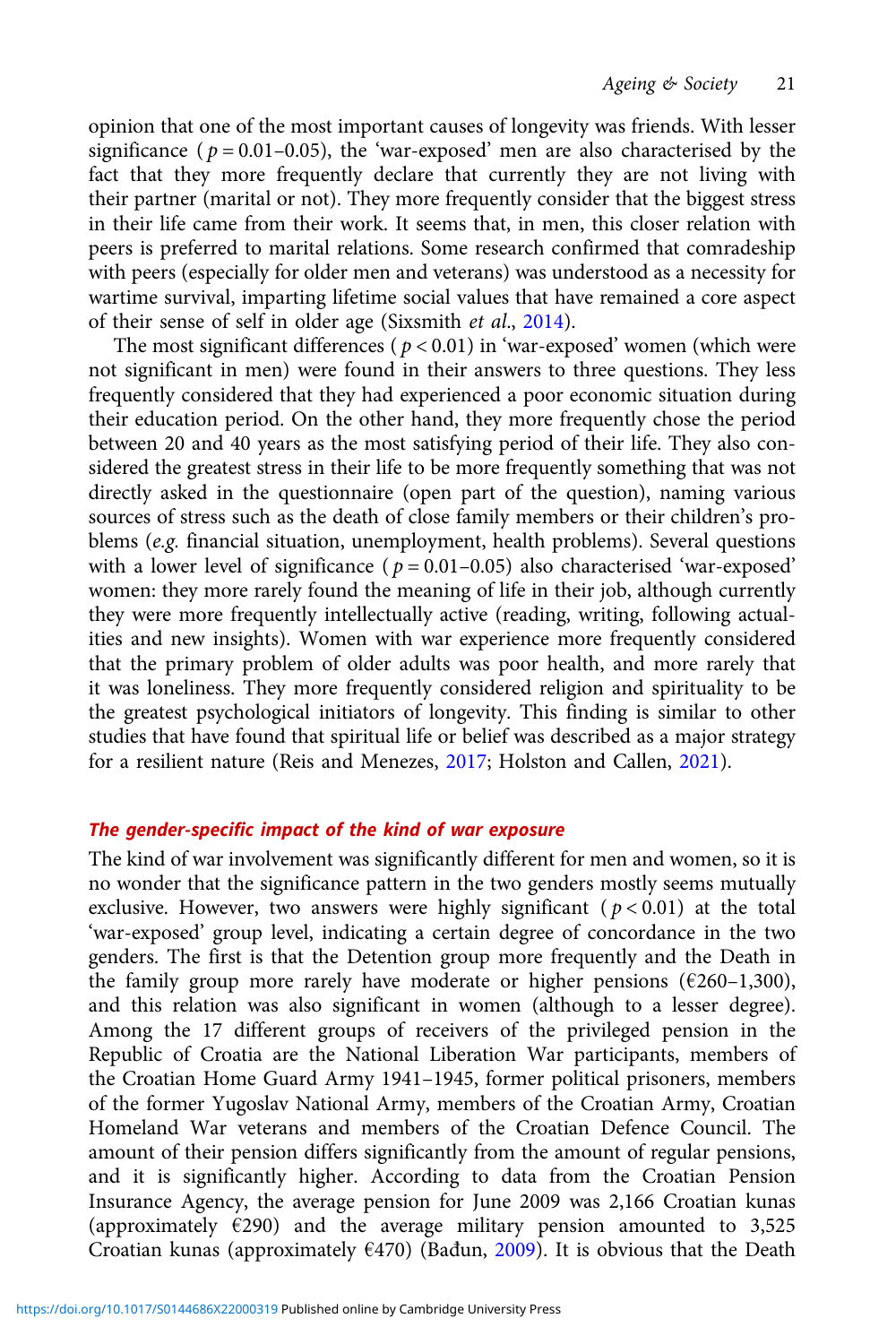in the family and Migration groups of persons who experienced war-related damages are not recognised and awarded by Croatian pension regulations, and women constitute the vast majority in those groups.

The same two groups of 'war-exposed' persons of both gender (i.e. Death in the family and Migration) shared the second common characteristic: they more frequently declared that they used to have a pet. With a lower degree of statistical significance, there emerged a third characteristic with the two genders' concordance: the more frequent answer in both the Military and the Migration group is that after retirement they started a new activity.

Differences were also found in the sub-sample of men with war experience concerning the type of war experience. According to the kind of war exposure, the most significant ( $p < 0.01$ ) difference in men was that the change of place of residence due to political reasons was more frequently present in the Detention group and more rarely in the Migration group. At a lower degree of significance ( $p = 0.01 - 0.05$ ), men differed in terms of the profile of their war exposure in response to two questions: the Military group more frequently claimed that the life period when they had the greatest level of financial independence was right then (i.e. at age 85 years up to the present), and the Migration group more frequently regarded self-discipline and health maintenance as the greatest psychological initiators of longevity.

Four questions strongly ( $p < 0.001$ ) distinguished the 'war-exposed' women by the kind of war exposure. The change in place of residence due to war was more frequently confirmed in the Migration group and more rarely in the Military and Death in the family groups. Here, it should be noted that among women, not one of the three Military persons chose this answer. Next, among women, the Military group more frequently and the Migration group more rarely declared that a poor economic situation occurred in their family-forming period. The Detention group among women more frequently reported higher pensions ( $E$ 520–1,300). Finally, a good relationship with children was more frequently declared in the Death in the family (all of them) and Migration groups, and less frequently in the Military and Detention groups.

The structure of war exposure events showed an important difference between men and women. As expected, men were more frequently engaged in military actions or wounded. However, the observed gender difference in the number of deceased close family members in the course of the war cannot reflect real differences. There is probably a gender difference in willingness to report a death in the family during the interview (open part of various questions).

### From war experience to successful coping strategies

The answers obtained from 'war-exposed' persons according to their kind of war experience form distinct patterns that could be described as follows.

#### Military group

Their answers indicate that emotional relations (e.g. cultivating good family relations or having a pet) and attachment to their professional career are not among their highest priorities. On the other hand, they present themselves as persons who are content with their current life. We could not judge the causality of this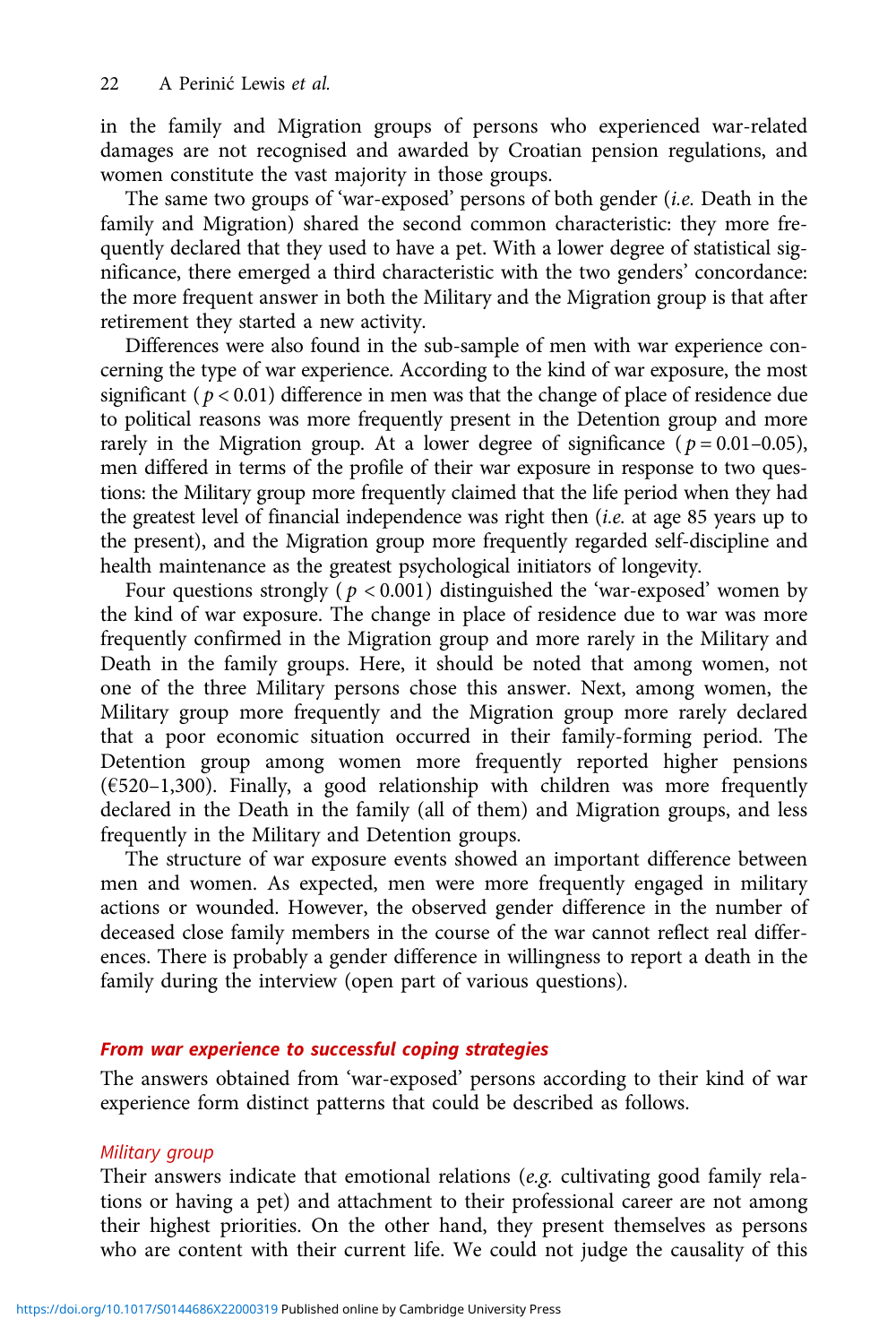relation, namely we could not test whether the initial personal characteristics were a basis for their military involvement, or if this kind of war experience formed those persons' future unique characteristics. We could only point out that the group of persons with military experience could be characterised as 'tough' (colloquially) or 'resilient' (scientifically).

# Detention group

The pattern of answers points to politics as the most influential factor in the life of persons with detention war experience. They are strongly determined by their particular war experience: positively (with higher income) and negatively (they had to change their place of residence due to politics). Even their attitude towards their longevity – which they do not see as a part of their individual accomplishment and a consequence of their personal investment – could also be regarded as related to some external (political) factors crucial for their longevity.

## Migration group

The obtained answers point to the group who experienced migration due to war as persons who think that their actions could impact the quality (e.g. having a pet) and duration of their lives (e.g. active engagement in health maintenance).

## Death in the family group

This group has two sources of (maybe interrelated) stress: the premature loss of a close family member and poverty. The lack of interest in new activities (e.g. after retirement) and cultivating good relations with children both seem like an appropriate reaction to those stressors. It could also be regarded that the prevailing gender roles of female participants are a direct consequence of their war-related experience.

Each of the four kinds of war exposure group showed very specific characteristics that could merely be a reflection of their very different gender structure. However, it is also possible that the different life-history, QoL and attitude characteristics distinguishing the four kinds of war exposure might also be regarded as a potential consequence of a particular war experience per se. Research has shown that social activities, social networks, social support and social relationships are important for maintaining cognitive functioning and physical health in old age (Holt-Lunstad et al., [2010](#page-25-0); Kelly et al., [2017\)](#page-25-0). Gender roles and distinct psychological characteristics, but also specific war experiences and their consequences, all modelled the features of different coping strategies that proved to be successful in our sample of the oldest-old persons.

# Conclusion

This paper explored the differences between persons with and without war experience in their life-history, QoL and attitudes, as well as in their socio-demographic characteristics. The differences among different kinds of war experience were also evaluated, along with gender-related peculiarities. As expected, we found some differences between the 'war-exposed' and 'not-exposed' groups in terms of their lifehistory as well as in their socio-demographic characteristics. However, some unexpected results emerged, such as the higher number of distant offspring in the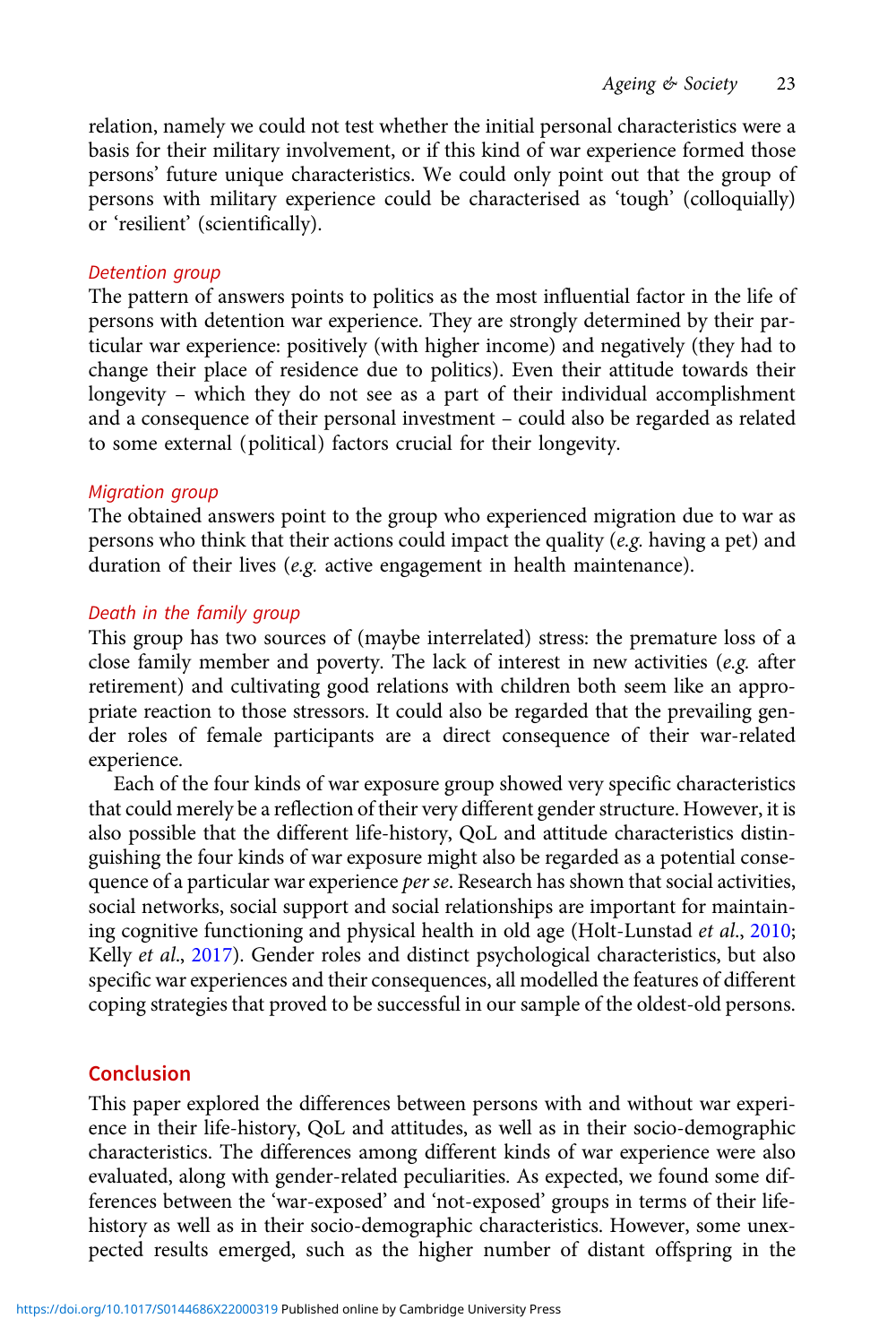'war-exposed' persons. Socio-economic situations strongly differed by gender and according to the kind of war exposure, amplifying the differences within the 'war-exposed' group in terms of wars' life-long impact on their lives.

Unexpectedly, we found patterns of experience according to the kind of war exposure that stretched through various aspects of the previous and current lifehistory features, QoL and attitudes. We could not claim that those differences are the direct consequences of the war exposure events per se nor that they are related to the primary personality characteristic that pushed specific war experiences. We only present our findings, which suggest that those differences existed decades after the war. Therefore, we could claim that the war experiences were not the same for everybody, and that they had lasting consequences on the lifecourse of persons who directly faced war-related events.

The gravity of the war experience of persons in this sample are illustrated by their comments given in the open part of the questionnaire, which also pointed to their high resilience capacity as a common feature among persons who survived direct exposure to at least two wars and yet survived to exceptionally old age. It is therefore important to add that those impacts are visible even on advanced-agers – that is, persons who have overcome all life's challenges due to their different but obviously successful coping strategies.

# Strengths and limitations of the study

The advantage of this research rests in the fact that it includes a sample of institutionalised individuals of very old age (80+ years). This produces two sorts of strengths: one is that study participants provide a truly life-long perspective that could shed light on the lasting consequences of war experience. The second is that the study includes participants who are all living in a very homogeneous and safe environment that enables us to see effects that are not covered by a variety of distractions caused by the diversities in current life circumstances that could have an immediate impact on self-perceived LS and attitudes. Of importance for future study is the fact that the HECUBA project, being interdisciplinary, could link these results to the outcomes of genetic and biomedical research, which could contribute to a comprehensive understanding of the phenomenon of human ageing and longevity. The limitations of the research are the rather small sample size, particularly for some kinds of war exposure, and the larger number of female respondents in the sample, which affects the results because they represent the attitudes and experience predominantly from a female perspective.

Acknowledgements. We would like to thank all our study participants for their commitment and willingness to join the study, and the administration, medical teams and employees of the retirement homes.

Financial support. This work was supported by the Croatian Science Foundation (IP-01-2018-2497 granted to T. Škarić-Jurić); and the old cohort sample was collected within the project supported by the Croatian Ministry of Science, Education and Sports (grant number 196-1962766-2747).

Conflict of interest. The authors declare no conflicts of interest.

Ethical standards. Ethical approval was obtained by the Ethics Committee of the Institute for Anthropological Research, Zagreb, Croatia.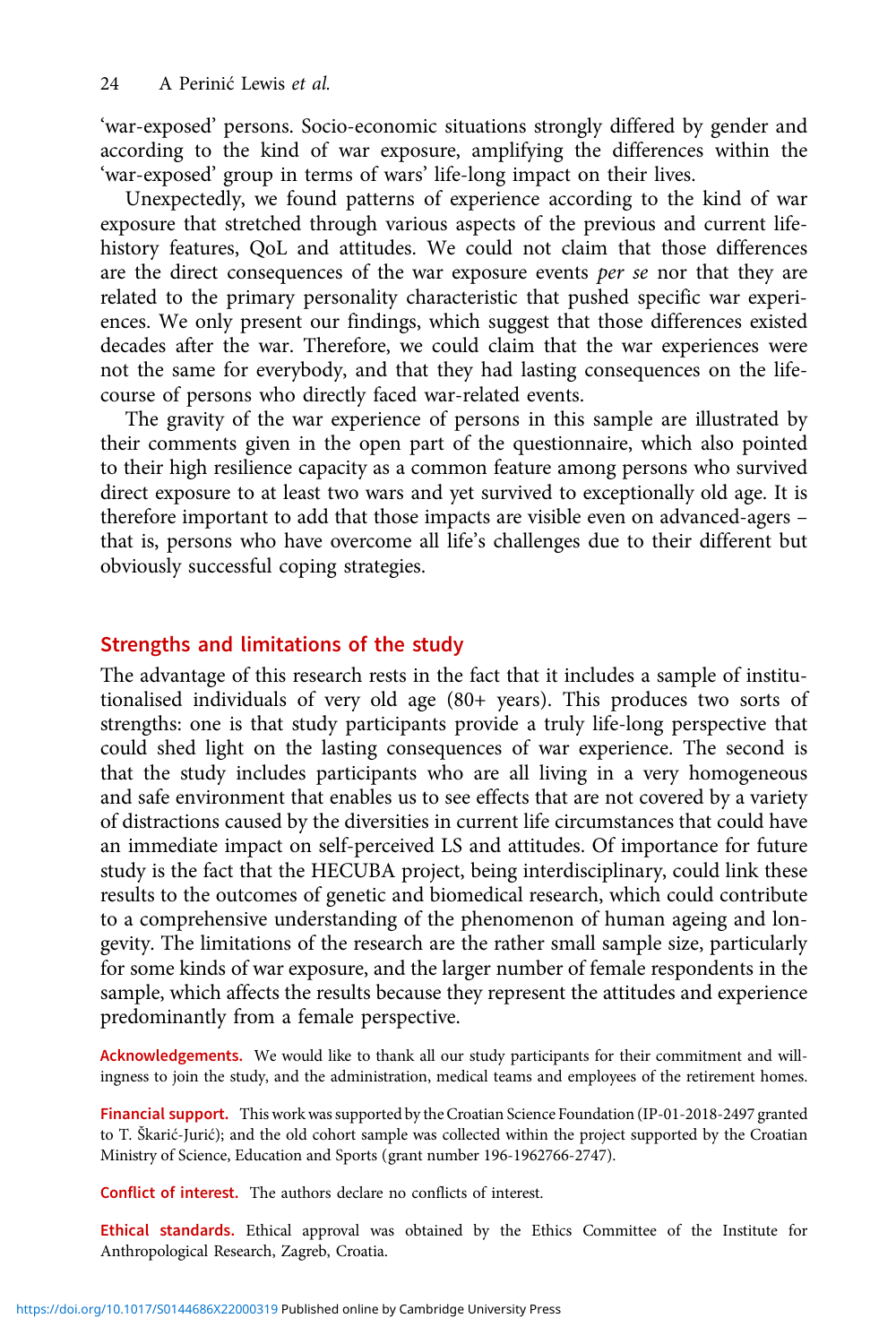# <span id="page-24-0"></span>References

- Ajduković D (1993) Psihološke dimenzije progonstva [Psychological Dimensions of Exile]. Zagreb: Alinea, pp. 25–123.
- Andrew N and Meeks S (2016) Fulfilled preferences, perceived control, life satisfaction, and loneliness in elderly long-term care residents. Aging & Mental Health 22, 183-189.
- Babić-Banaszak A, Kovačić L, Kovačević L, Vuletić G, Mujkić A and Ebling Z (2002) Impact of war on health related quality of life in Croatia: population study. Croatian Medical Journal 3, 396–402.
- Bađun M (2009) Pension beneficiaries who have been granted pensions under more favourable conditions. Newsletter: An Occasional Publication of the Institute of Public Finance 11, 1–10. Available at [https://](https://repozitorij.ijf.hr/islandora/object/ijf:626) [repozitorij.ijf.hr/islandora/object/ijf:626](https://repozitorij.ijf.hr/islandora/object/ijf:626).
- Berg AI (2008) Life Satisfaction in Late Life: Markers and Predictors of Level and Change Among 80+ Year Olds (PhD thesis). Department of Psychology, University of Gothenburg, Gothenburg, Sweden.
- Berg AI, Hassing LB, McClearn GE and Johansson B (2006) What matters for life satisfaction in the oldest-old? Aging and Mental Health 10, 257–264.
- Berk LE (2004) Development Through the Lifespan. Boston, MA: Allyn and Bacon.
- Blood I and Bamford S-M (2010) Equality and Diversity and Older People with High Support Needs. York, UK: Joseph Rowntree Foundation.
- Borg C, Hallberg IR and Blomqvist K (2006) Life satisfaction among older people (65+) with reduced self-care capacity – the relationship to loneliness, overall health, physical activities, and economic aspects. Journal of Clinical Nursing 15, 607–618.
- Bourque P, Pushkar D, Bonneville L and Béland F (2005) Contextual effects on life satisfaction of older men and women. Canadian Journal on Aging 24, 31–44.
- Bowling A (1997) Measuring Health. A Review of Life Measurement Scales, 2nd Edn. Buckingham, UK: Open University Press.
- Brajković L (2010) Pokazatelji zadovoljstva životom u trećoj životnoj dobi [Predictors of Life Satisfaction in the Elderly] (PhD thesis). School of Medicine, University of Zagreb, Zagreb.
- Bramsen I and van der Ploeg HM (1999) Fifty years later: the long-term psychological adjustment of ageing World War II survivors. Acta Psychiatrica Scandinavica 100, 350–358.
- Carr D and Moorman SM (2011) Social relations and aging. In Settersten RA and Angel JL (eds), Handbook of Sociology of Aging. Berlin: Springer, pp. 145–160.
- Chen F and Short SE (2008) Household context and subjective well-being among the oldest old in China. Journal of Family Issues 29, 1379–1403.
- Chen L, Guo W and Perez C (2019) Social support and life satisfaction of ethnic minority elderly in China. International Journal of Aging and Human Development 29, 301–321.
- Cherry KE, Silva JL and Galea S (2009) Natural disasters and the oldest-old: a psychological perspective on coping and health in late life. In Cherry KE (ed.), Lifespan Perspectives on Natural Disasters: Coping with Katrina, Rita, and Other Storms. New York, NY: Springer, pp. 171–193.
- Cho J, Martin P and Poon LW (2015) Successful aging and subjective well-being among oldest-old adults. The Gerontologist 55, 132–143.
- Croatian Bureau of Statistics (2001) Census of population, households and dwellings 31st March 2001. Zagreb: Državni zavod za statistiku. [https://www.dzs.hr/default\\_e.htm.](https://www.dzs.hr/default_e.htm)
- Cummins RA (1997) The Comprehensive Quality of Life Scale (ComQol), 5th Edn. Melbourne: School of Psychology, Deakin University.
- Daatland SL (2005) Quality of life and ageing. In Johnson ML (ed.), The Cambridge Handbook of Age and Ageing. Cambridge: Cambridge University Press, pp. 371–377.
- Del Duca GF, Silva SG, Thumé E, Santos IS and Hallal PC (2012) Predictive factors for institutionalization of the elderly: a case-control study. Revista de Saúde Pública 46, 147–153.
- Despot Lučanin J (1991) Ličnost starije osobe i prilagodba na rat [Older adult's personality and psychological adjustment to the war]. In Krizmanić M, Fučkar G, Havelka M, Barath A and Kolesarić V (eds), Psihologija i psiholozi u obrani domovine [Psychology and Psychologists in the Defence of the Homeland]. Zagreb: Odsjek za psihologiju, Filozofski fakultet Sveučilišta u Zagrebu, Viša medicinska škola, Ured za prognanike i izbjeglice, pp. 69–72.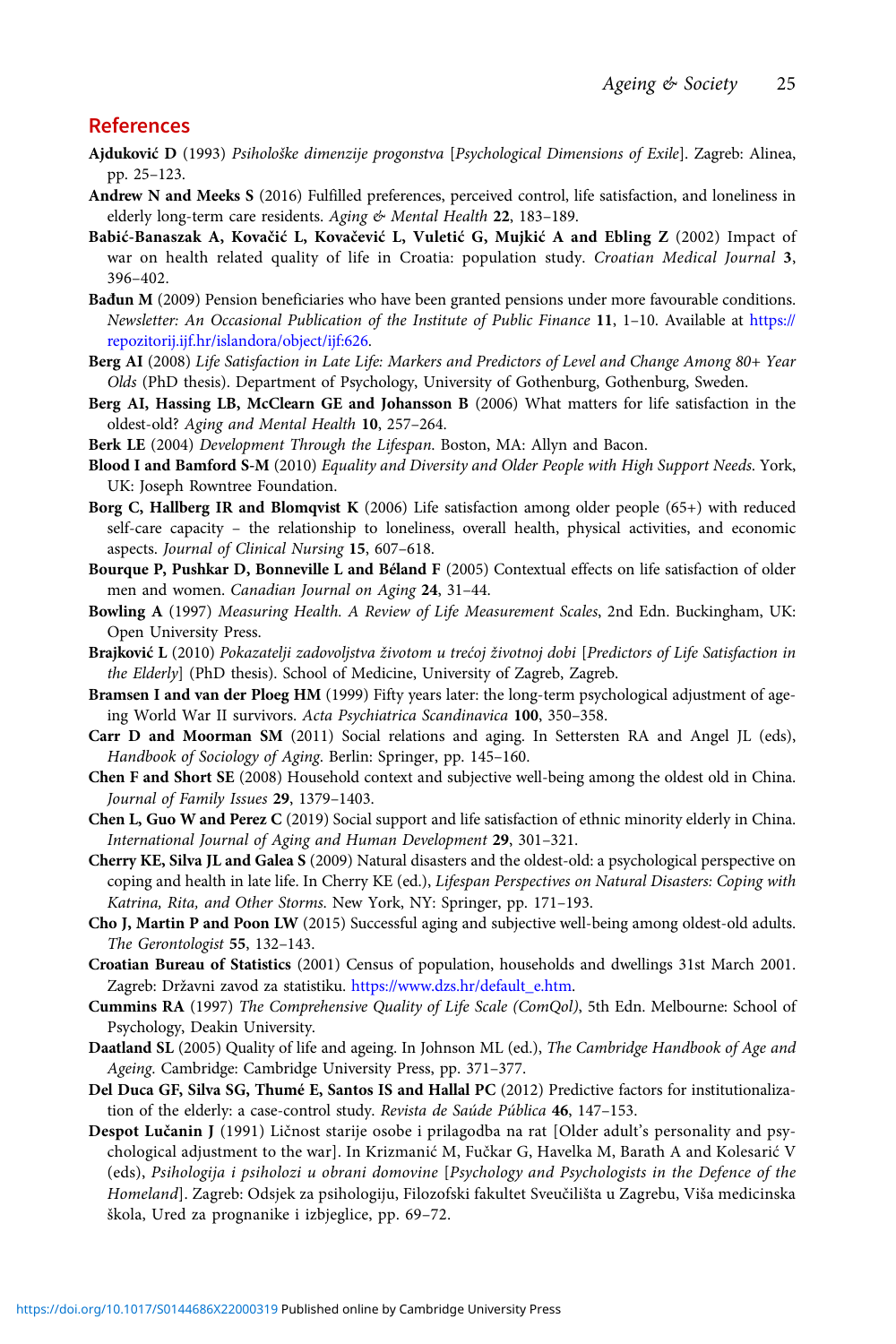- <span id="page-25-0"></span>Despot Lučanin J (1993) Stariji ljudi u progonstvu – stres i mogućnosti prilagodbe [Older people in exile – stress and adjustment abilities]. In Ajduković D (ed.), Psihološke dimenzije progonstva [Psychological Dimensions of Exile]. Zagreb: Alinea, pp. 111–123.
- Despot Lučanin J, Lučanin D, Koščec Bjelajac A, Delale EA and Štambuk M (2020) Life satisfaction determinants in older adults: do different living arrangements count? In Tokić A (ed.), Book of Selected Proceedings of the 21st Psychology Days in Zadar. Zadar, Croatia: Department of Psychology, University of Zadar, pp. 51–68.
- Diener E, Suh EM, Lucas RE and Smith HL (1999) Subjective well-being: three decades of progress. Psychological Bulletin 125, 276–302.
- Elder GH Jr and Clipp EC (1989) Combat experience and emotional health: impairment and resilience in later life. Journal of Personality 57, 311–341.
- Enkvist A, Ekström H and Elmståhl S (2012) What factors affect life satisfaction (LS) among the oldest-old? Archives of Gerontology and Geriatrics 54, 140–145.
- Fagerström C, Borg C, Balducci C, Burholt V, Wenger CG, Ferring D, Weber G, Holst G and Hallberg IR (2007) Life satisfaction and associated factors among people aged 60 years and above in six European countries. Applied Research Quality Life 2, 33–50.
- Felten BS and Hall JM (2001) Conceptualizing resilience in women older than 85: overcoming adversity from illness or loss. Journal of Gerontological Nursing 27, 46-53.
- Franković D (ed.) (1958) Povijest školstva i pedagogije u Hrvatskoj [History of Education and Pedagogy in Croatia]. Zagreb: Pedagoško-književni zbor.
- Freitag S, Braehler E, Schmidt S and Glaesmer H (2013) The impact of forced displacement in World War II on mental health disorders and health-related quality of life in late life - a German populationbased study. International Psychogeriatrics 25, 310–319.
- Gana K, Bailly N, Saada Y, Joulain M and Alaphilippe D (2013) Does life satisfaction change in old age: results from an 8-year longitudinal study. Journals of Gerontology: Series B 68, 540–552.
- Gaymu J and Springer S (2010) Living conditions and life satisfaction of older Europeans living alone: a gender and cross-country analysis. Ageing & Society 30, 1153-1175.
- Hamarat E, Thompson D, Steele D, Matheny K and Simons C (2002) Age differences in coping resources and satisfaction with life among middle-aged, young-old, and oldest-old adults. Journal of Genetic Psychology 163, 360–367.
- Havelka M, Despot Lučanin J and Lučanin D (1995) Psychological reactions to war stressors among elderly displaced persons in Croatia. Croatian Medical Journal 36, 262-265.
- Hayman KJ, Kerse N and Consedine NS (2017) Resilience in context: the special case of advanced age. Aging and Mental Health 21, 577–585.
- Hillerås P, Jorm AF, Herlitz A and Winblad B (2001) Life satisfaction among the very old: a survey on a cognitively intact sample aged 90 years and above. International Journal of Aging and Human Development 52, 71–90.
- Holston EC and Callen B (2021) Understanding resilience from the perspective of Appalachian centenarians. Ageing & Society 41, 1541-1561.
- Holt-Lunstad J, Smith TB and Layton JB (2010) Social relationships and mortality risk: a meta-analytic review. PLOS Medicine 7, e1000316.
- Horstmann V, Haak M, Tomsone S, Iwarsson S and Gräsbeck A (2012) Life satisfaction in older women in Latvia and Sweden – relations to standard of living, aspects of health and coping behaviour. Journal of Cross-cultural Gerontology 27, 391–407.
- Inal S, Subasi F, Ay SM and Hayran O (2007) The links between health-related behaviors and life satisfaction in elderly individuals who prefer institutional living. BMC Health Services Research 7, 30.
- Jennings PA, Aldwin CM, Levenson MR, Spiro A and Mroczek DK (2006) Combat exposure, perceived benefits of military service, and wisdom in later life. Research on Aging 28, 115-134.
- Kelly ME, Duff H, Kelly S, McHugh Power JE, Brennan S, Lawlor BA and Loughrey DG (2017) The impact of social activities, social networks, social support and social relationships on the cognitive functioning of healthy older adults: a systematic review. Systematic Reviews 6, 259.
- Konečná K, Lyčka M, Nohelová L, Petráková M, Fňašková M, Koriťáková E, Polanská Sováková P, Brabencová S, Preiss M, Rektor I, Fajkus J and Fojtová M (2019) Holocaust history is not reflected in telomere homeostasis in survivors and their offspring. Journal of Psychiatric Research 117, 7-14.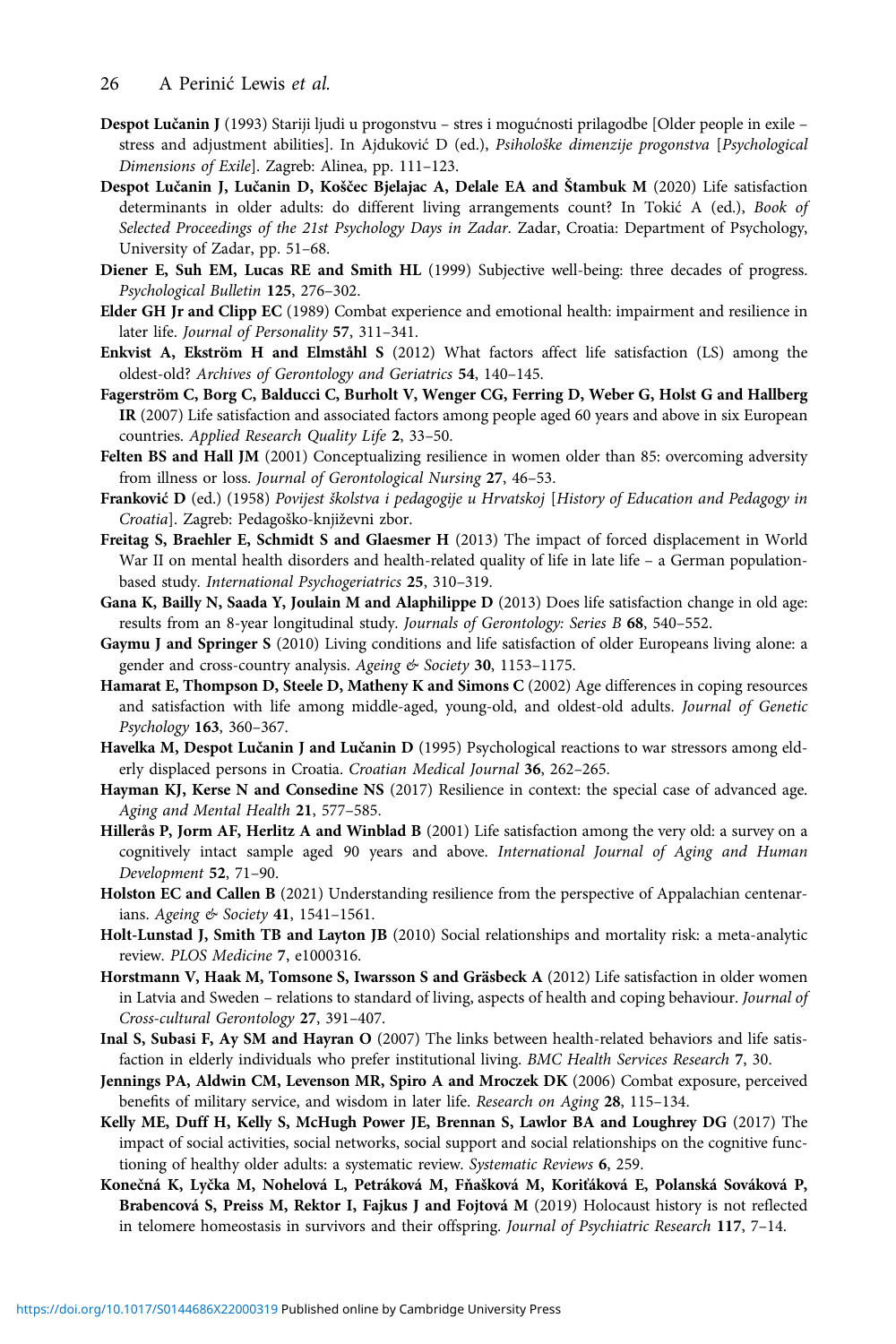- <span id="page-26-0"></span>Korinek K, Teerawichitchainan B, Zimmer Z, Brindle E, Nguyen TKC, Nguyen HM and Tran KT (2019) Design and measurement in a study of war exposure, health, and aging: protocol for the Vietnam Health and Aging Study. BMC Public Health 19, 1–11. [https://doi.org/10.1186/s12889-019-](https://doi.org/10.1186/s12889-019-7680-6) [7680-6](https://doi.org/10.1186/s12889-019-7680-6) (Article number 1351).
- Krause N (2004) Lifetime trauma, emotional support, and life satisfaction among older adults. The Gerontologist 44, 615–623.
- Kuwert P, Spitzer C, Träder A, Freyberger HJ and Ermann M (2007) Sixty years later: post-traumatic stress symptoms and current psychopathology in former German children of World War II. International Psychogeriatrics 19, 955–961.
- Kuwert P, Brähler E, Glaesmer H, Freyberger HJ and Decker O (2009) Impact of forced displacement during World War II on the present-day mental health of the elderly: a population-based study. International Psychogeriatrics 21, 748–753.
- Lowsky DJ, Olshansky SJ, Bhattacharya J and Goldman DP (2013) Heterogeneity in healthy aging. Journals of Gerontology: Series A 69, 640–649.
- MacLeod S, Musich S, Hawkins K, Alsgaard K and Wicker ER (2016) The impact of resilience among older adults. Geriatric Nursing 37, 266–272.
- Mannel RC and Dupuis S (1996) Life satisfaction. In Birren JE (ed.), Encyclopedia of Gerontology Age, Aging, and the Aged. San Diego, CA: Academic Press, pp. 59–64.
- Martin P, Da Rosa G and Poon LW (2011) The impact of life events on the oldest old. In Poon LW and Cohen-Mansfield J (eds), Understanding Well-being in the Oldest Old. Cambridge: Cambridge University Press, pp. 98–110.
- Matanov A, Giacco D, Bogic M, Ajdukovic D, Franciskovic T, Galeazzi GM, Kucukalic A, Lecic-Tosevski D, Morina N, Popovski M, Schützwohl M and Priebe S (2013) Subjective quality of life in war-affected populations. BMC Public Health 13, 624.
- Meggiolaro S and Ongaro F (2015) Life satisfaction among older people in Italy in a gender approach. Ageing & Society 35, 1481–1504.
- Mercier C, Peladeau N and Tempier R (1998) Age, gender and quality of life. Community Mental Health Journal 34, 487–500.
- Mroczek DK and Spiro A III (2005) Change in life satisfaction during adulthood: findings from the Veteran's Affairs Normative Aging Study. Journal of Personality and Social Psychology 88, 189–202.
- Murtagh KN and Hubert HB (2004) Gender differences in physical disability among an elderly cohort. American Journal of Public Health 94, 1406–1411.
- Onder G, Carpenter I, Finne-Soveri H, Gindin J, Frijters D, Henrard JC, Thorsten N, Topinkova E, Tosato M, Liperoti R, Landi F and Bernabei R (2012) Assessment of nursing home residents in Europe: the Services and Health for Elderly in Long TERm care (SHELTER) study. BMC Health Services Research 12, 5.
- Oshio T (2012) Gender differences in the associations of life satisfaction with family and social relations among the Japanese elderly. Journal of Cross-cultural Gerontology 27, 259–274.
- Peračković K and Pokos N (2015) U starom društvu Neki sociodemografski aspekti starenja u Hrvatskoj [In the old society – some socio-demographic aspects of aging in Croatia]. Društvena istraživanja 24, 89–110.
- Pinquart M and Sörensen S (2000) Influences of socio-economic status, social network, and competence on subjective wellbeing in later life: a meta-analysis. Psychology and Aging 15, 187–224.
- Poredoš D and Ivanec D (2004) Izloženost ratnim događajima i kvaliteta života starijih osoba u Kutini i Petrinji [Exposure to war and the quality of life of elderly in Kutina and Petrinja]. Ljetopis studijskog centra socijalnog rada 11, 43–62.
- Reis LA and Menezes TMO (2017) Religiosity and spirituality as resilience strategies among long-living older adults in their daily lives. Revista Brasileira de Enfermagem 70, 761–766.
- Rusac S, Vahtar D, Vrban I, Despot Lučanin J, Radica S and Spajić-Vrkaš V (2016) Narativi o dostojanstvu u starijoj životnoj dobi [Narratives on Dignity in Older Ages – Preliminary Report]. Zagreb: Zaklada Zajednički put.
- Scheetz LT, Martin P and Poon LW (2012) Do centenarians have higher levels of depression? Findings from the Georgia Centenarian Study. Journal of the American Geriatrics Society 60, 238-242.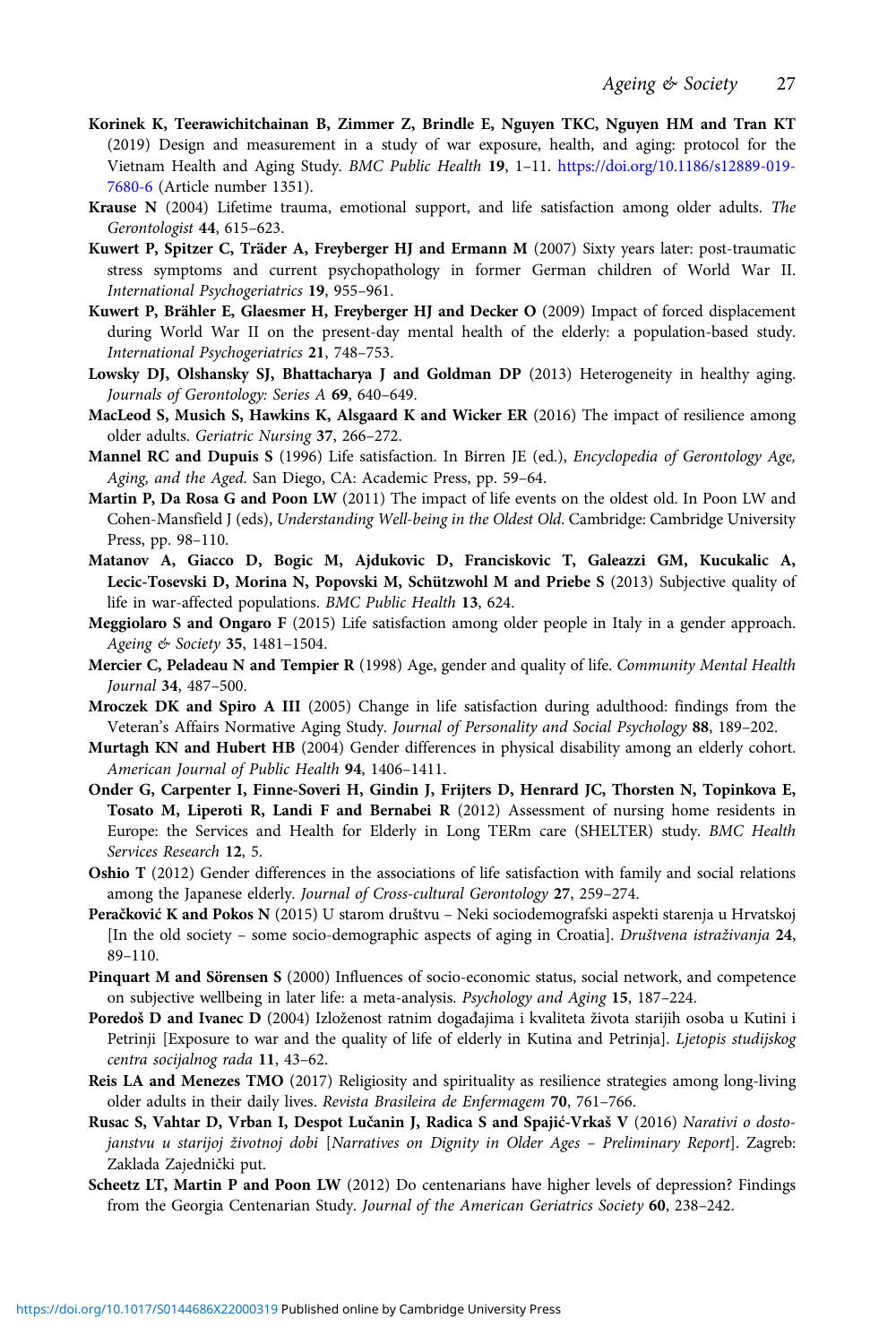- <span id="page-27-0"></span>Schnurr PP, Spiro A III, Aldwin CM and Stukel TA (1998) Physical symptom trajectories following trauma exposure: longitudinal findings from the Normative Aging Study. Journal of Nervous and Mental Disease 186, 522–528.
- Schnurr PP, Spiro A III, Vielhauer MJ, Findler MN and Hamblen JL (2002) Trauma in the lives of older men: findings from the Normative Aging Study. Journal of Clinical Geropsychology 8, 175-187.
- Sertel M, Simsek TT, Yümin ET, Öztürk A and Yümin M (2011) The relationship between the cognitive functions, daily activities, and mobility levels of elderly people living in a nursing home compared with those in a house environment. Topics in Geriatric Rehabilitation 27, 87–92.
- Settersten RA (2006) When nations call. How wartime military service matters for the life course and aging. Research on Aging 28, 12–36.
- Shanan J (1989) Surviving the survivors: late personality development of Jewish Holocaust survivors. International Journal of Mental Health 17, 42–71.
- Shmotkin D (2003) Vulnerability and resilience intertwined: a review of research on Holocaust survivors. In Jacoby R and Keinan G (eds), Between Stress and Hope: From a Disease-centered to a Health-centered Perspective. Westport, CT: Praeger Publishers, pp. 213–233.
- Shmotkin D, Shrira A and Palgi Y (2011) Addressing lingering trauma in old-old age: the Holocaust as a paradigm. In Poon LW and Cohen-Mansfield J (eds), Understanding the Wellbeing in the Oldest-old. New York, NY: Cambridge University Press, pp. 81–95.
- Silverman P, Hecht L, McMillin JD and Chang SP (2008) Social Networks of Older Adults: A Comparative Study of American and Taiwanese. New York, NY: Cambria Press.
- Sixsmith J, Sixsmith A, Callender M and Corr S (2014) Wartime experiences and their implications for the everyday lives of older people. Ageing & Society 34, 1457-1481.
- Škarić-Jurić T, Smolej Narančić N and Smolić Š (2020) Health-risk behaviours in objective and subjective health among Croatians aged 50 and older. Društvena istraživanja: časopis za opća društvena pitanja 29, 217–239.
- Smith J and Ryan LH (2016) Psychological vitality in the oldest old. In Schaie KW and Willis SL (eds), Handbook of the Psychology of Aging, 8th Edn. London: Academic Press, pp. 303–319.
- Spiro A, Schnurr P and Aldwin CM (1997) A life-span perspective on the effects of military service. Journal of Geriatric Psychiatry 30, 91-128.
- Spiro A, Settersten RA and Aldwin CM (2016) Long-term outcomes of military service in aging and the life course: a positive re-envisioning. The Gerontologist 56, 5–13.
- Steel Z, Silove D, Phan T and Bauman A (2002) Long-term effect of psychological trauma on the mental health of Vietnamese refugees resettled in Australia: a population-based study. The Lancet 360, 1056–1062.
- Stevens N and Westerhof GJ (2006) Marriage, social integration and loneliness in the second half of life: a comparison of Dutch and German men and women. Research on Aging 28, 713–729.
- Strauss K, Dapp U, Anders J, von Renteln-Kruse W and Schmidt S (2011) Range and specificity of warrelated trauma to posttraumatic stress; depression and general health perception: displaced former World War II children in late life. Journal of Affective Disorders 128, 267–276.
- Tate RB, Lah L and Cuddy TE (2003) Definition of successful aging by elderly Canadian males: the Manitoba Follow-up Study. The Gerontologist 43, 735–744.
- Tigani X, Artemiadis AK, Alexopoulos EC, Chrousos GP and Darviri C (2012) Self-rated health in centenarians: a nation-wide cross-sectional Greek study. Archives of Gerontology and Geriatrics 54, e342-e348.
- Tomás JM, Sancho P, Gutiérrez M and Galiana L (2014) Predicting life satisfaction in the oldest-old: a moderator effects study. Social Indicators Research 117, 601–613.
- Tsuji K and Khan HTA (2016) Exploring the relationship between social support and life satisfaction among rural elderly in Japan. Ageing International 41, 414–426.
- Victor C, Westerhof GJ and Bond J (2007) Researching ageing. In Bond J, Peace SM, Dittmann-Kohli F and Westerhof G (eds), Ageing in Society. London: Sage, pp. 85–112.
- Vitorino LM, Paskulin LMG and Vianna LAC (2013) Quality of life of seniors living in the community and in long term care facilities: a comparative study. Revista Latino-americana de Enfermagem 21, 3-11.
- Waugh MJ, Robbins I, Davies S and Feigenbaum J (2007) The long-term impact of war experiences and evacuation on people who were children during World War Two. Aging & Mental Health 11, 168-174.
- World Health Organization (1998) The World Health Organization. WHOQOL User Manual. Geneva: World Health Organization.